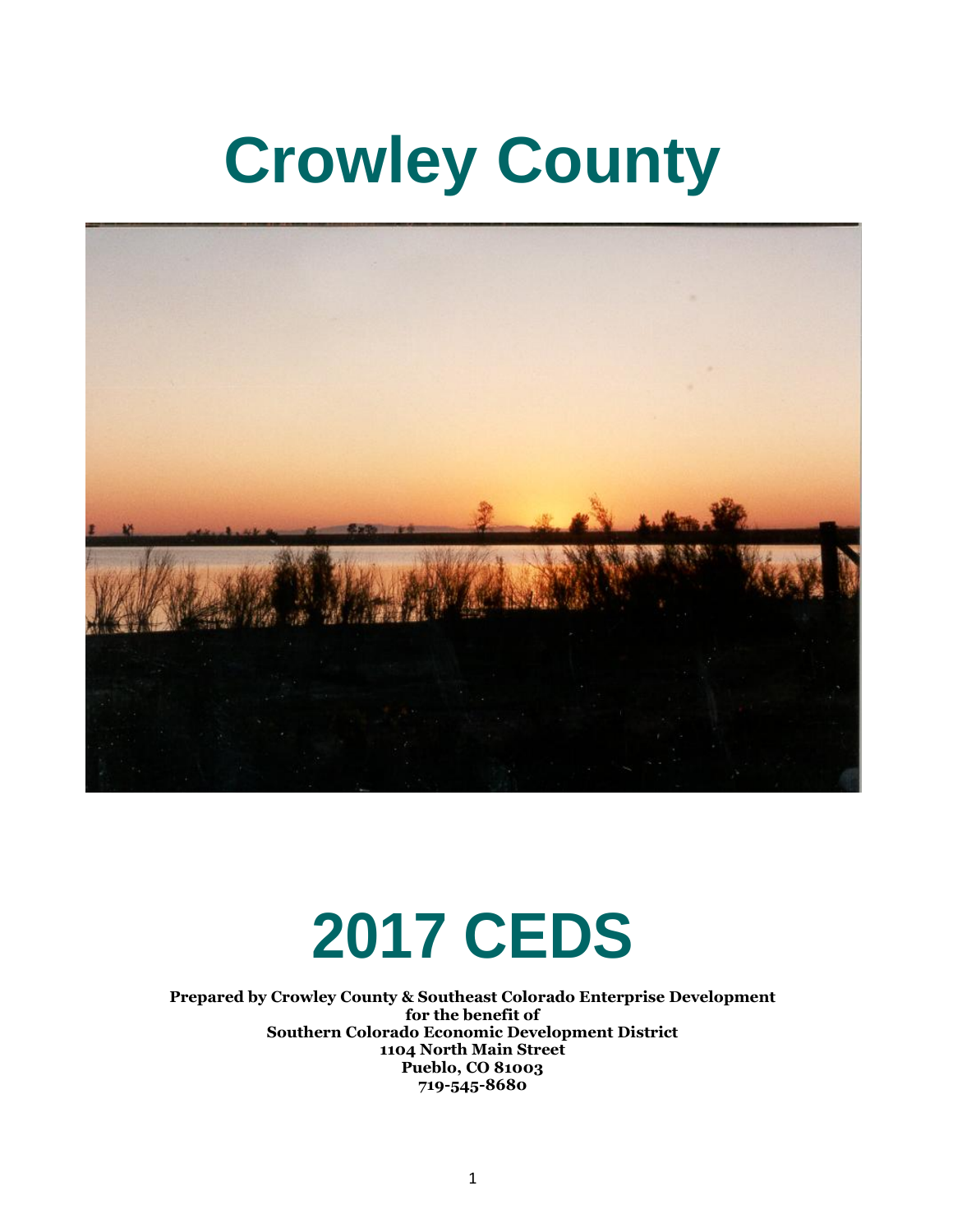# **TABLE OF CONTENTS**

| <b>Crowley County</b>                                      |    |
|------------------------------------------------------------|----|
| <b>Summary Background</b>                                  | 3  |
| Environmental, Geographic, Climatic & Cultural Information | 4  |
| Demographic & Socioeconomic Data                           | 5  |
| <b>Infrastructure Assets</b>                               | 10 |
| <b>Transportation</b>                                      | 11 |
| <b>Industry Sectors</b>                                    | 12 |
| <b>Housing, Education, &amp; Health Services</b>           | 13 |
| <b>Local Economy</b>                                       | 16 |
| <b>Economic Performance &amp; Factors</b>                  | 20 |
| <b>SWOT Analysis</b>                                       |    |
| <b>Strengths</b>                                           | 22 |
| Weaknesses                                                 | 22 |
| <b>Opportunities</b>                                       | 23 |
| <b>Threats</b>                                             | 23 |
| <b>Strategic Direction / Action Plan</b>                   |    |
| <b>Vision Statement</b>                                    | 23 |
| <b>Goals &amp; Objectives</b>                              | 23 |
| <b>Resiliency</b>                                          | 28 |
| <b>Steady State Initiatives</b>                            | 28 |
| <b>Responsive Initiatives</b>                              | 29 |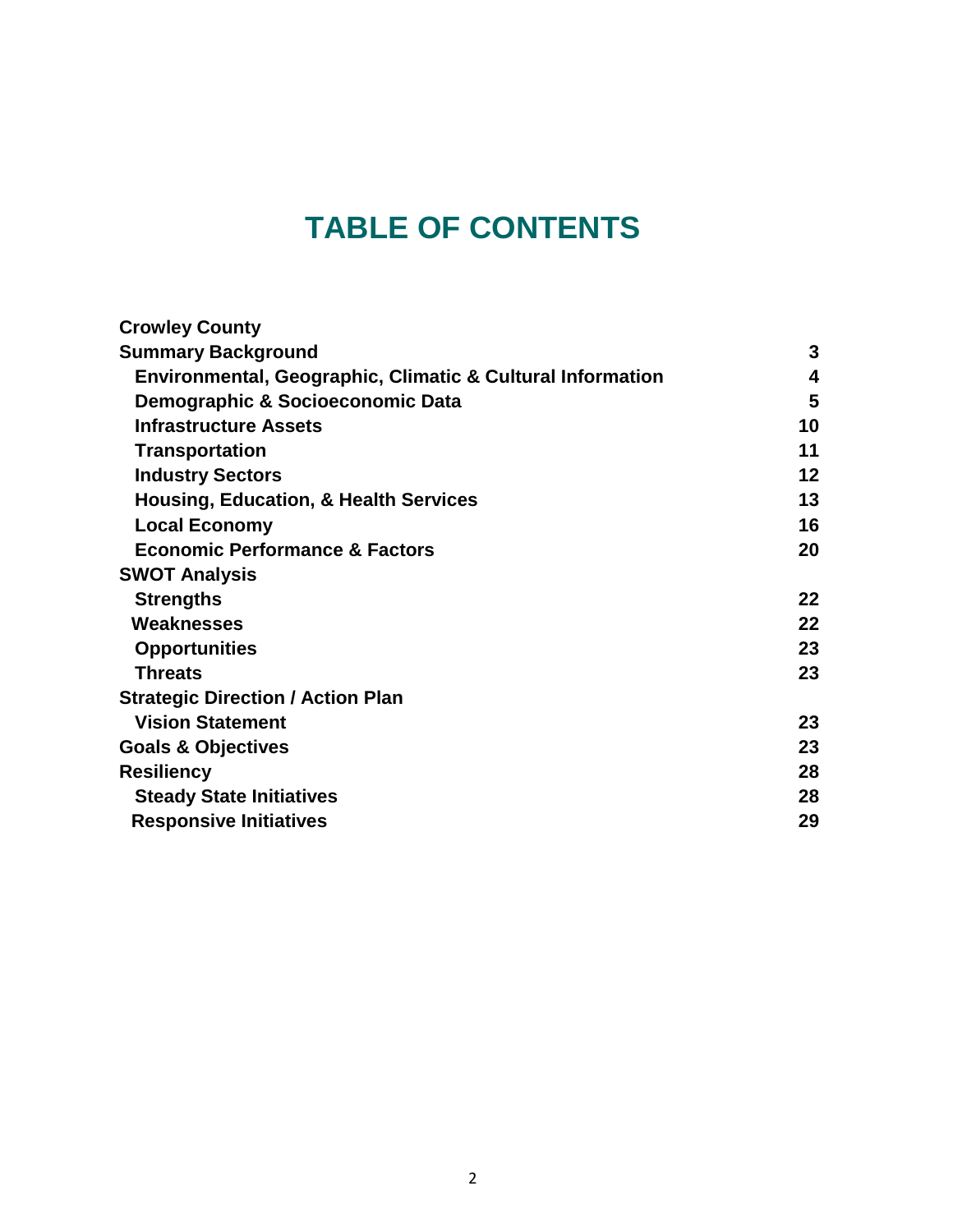# **SUMMARY BACKGROUND**

Crowley County was established by the Colorado legislature in 1911 and was named after Legislator John H. Crowley. Its original inhabitants, decades earlier, were Native Americans, more Cheyenne than other tribes at the time the western expansion of the U.S. arrived.

Crowley County is one of Colorado's best places to relax and unwind. Fishing, camping, boating, jet skiing, bird watching, bicycling, you name it. In many ways, Crowley County is Colorado as it was intended to be. Crowley County's 802 square miles feature rolling prairies, wooded glades, farm fields and ranchlands. Expansive lakes and streets lined with shade trees make the area a popular place to visit and settle down.

Crowley County is a rural community. Residents are a blend of ranchers and farmers, those involved in government and education and many are employed by correctional industries. Due to the mild climate, easy lifestyle and low cost of living, a number of retirees have recently selected Crowley County as their place of choice.

Crowley-based companies ship merchandise across the region and the nation. Trucks leave the area every day carrying appliances, millwork, plants and cattle.

The four towns in the area act as county hubs where residents gather to conduct business and cheer on the community. Every July, people come to Ordway's Conestoga Park from all over the region for a week-long Crowley County Days celebration.

Crowley County encompasses the following towns and municipalities, with their following respective populations:

| Crowley              | 164   |
|----------------------|-------|
| <b>Olney Springs</b> | 322   |
| Ordway               | 1,011 |
| <b>Sugar City</b>    | 240   |
| Unincorporated       | 3,802 |

The County's open spaces appeal to visitors from around the region. Serene lakes, reservoirs and nearby grasslands attract water sports enthusiasts, fishermen, hunters, campers and bird watchers.

| <b>Legislative Districts:</b>  |    |
|--------------------------------|----|
| <b>Congressional District:</b> | 4  |
| Senate District:               |    |
| House District:                | 63 |
|                                |    |

#### **County Seat:** Ordway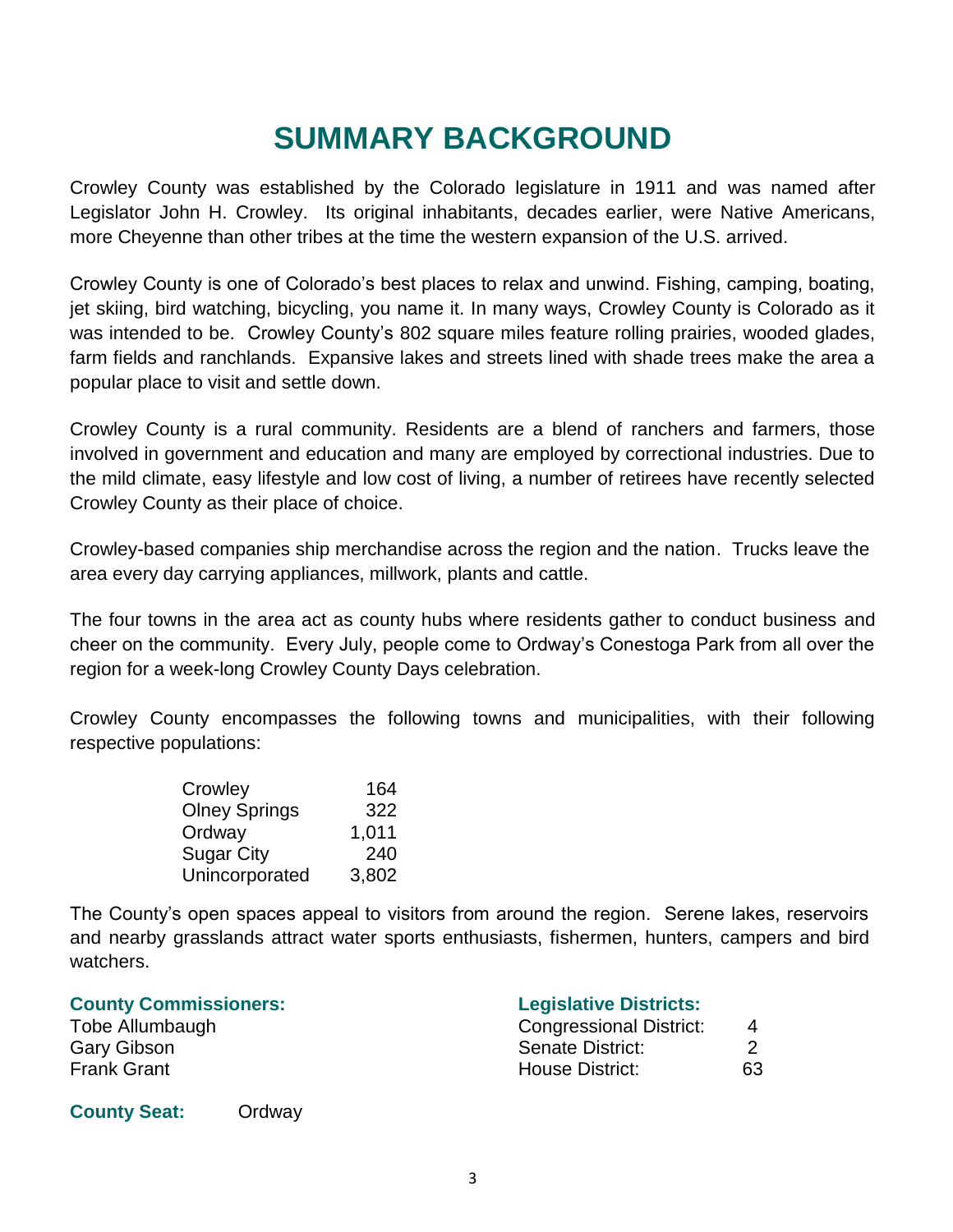# **ENVIRONMENTAL, GEOGRAPHIC & CLIMATIC INFORMATION**

#### **Environmental**

A great place to live and work, Crowley County's air quality index is 48.2, ranked 18<sup>th</sup> among the 64 counties in Colorado. Crowley County has the common, known environmental interests, such as feed yard facilities, sewerage facilities, and solid waste landfills (that have potential to generate releases that affect the environment).

#### **Geographic**

.

Crowley County is located in the high plains of Southeast Colorado. Ordway, the County seat, lies about 50 miles east of Pueblo at the intersection of U.S. Highway 96 and Colorado 71. Crowley County has 787.42 square miles of land area and 12.91 square miles of water area and a population density of 8.2 per square mile. The average elevation is 4,300 feet.



#### **Climatic**

The average temperature of Crowley County is 50.77°F, which is much higher than the Colorado average temperature of 46.26°F and is lower than the national average temperature of 54.45°F.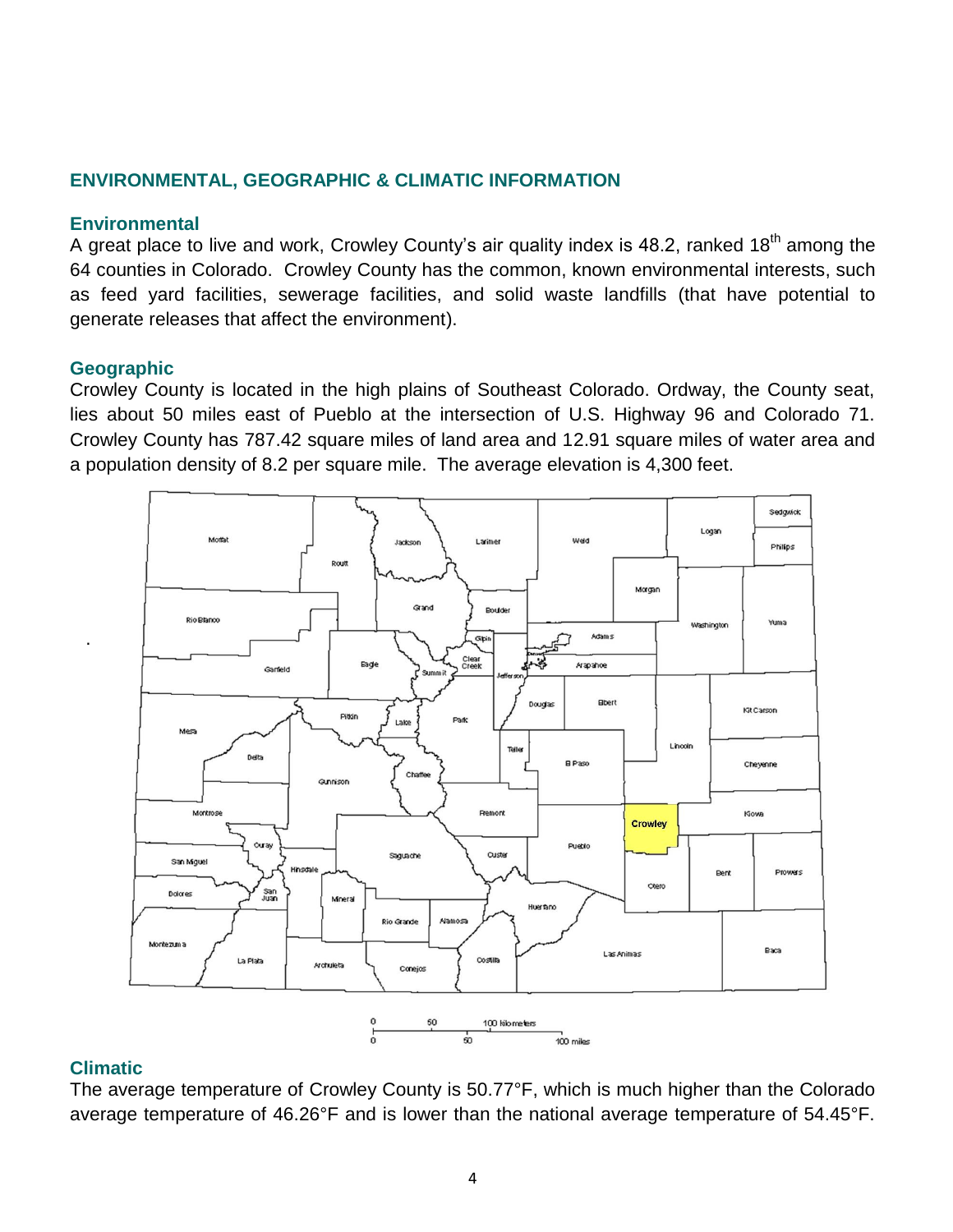The average high temperature during summer months is 90.8**º**F compared to average low temperature during winter of 14.2**º**F. The risk of tornado damage in Crowley County is lower than the Colorado average and much lower than the national average. The chance of earthquake damage in Crowley County is lower than Colorado average and is much lower than the national average.

# **DEMOGRAPHIC & SOCIOECONOMIC DATA**

# **Population**

The Department of Local Affairs estimates the 2015 population of Crowley County at 5,539, which is approximately .11% of the State's population. Crowley County's population has been volatile, experiencing many changes from 1920-2015. Census population data shows growth occurred from 2006-2011 and then a steep decline in 2012 and 2013. Population in 2014 and 2015 has rebounded somewhat. The county's population peaked in 1920 with over 6,383 residents. There has been an overall 13% decrease in population since 1920.



*Data retrieved from State Demography Office-DOLA [https://demography.dola.colorado.gov](https://demography.dola.colorado.gov/) 12/21/2016*

Population trends show some growth since the mid-1990s. In the early 1980's, Crowley County suffered out migration with the sale of water rights in the area. Since that time, Census and population data reports show a recovery. This in part is due to opening of the prison and the inmate count being included in the data.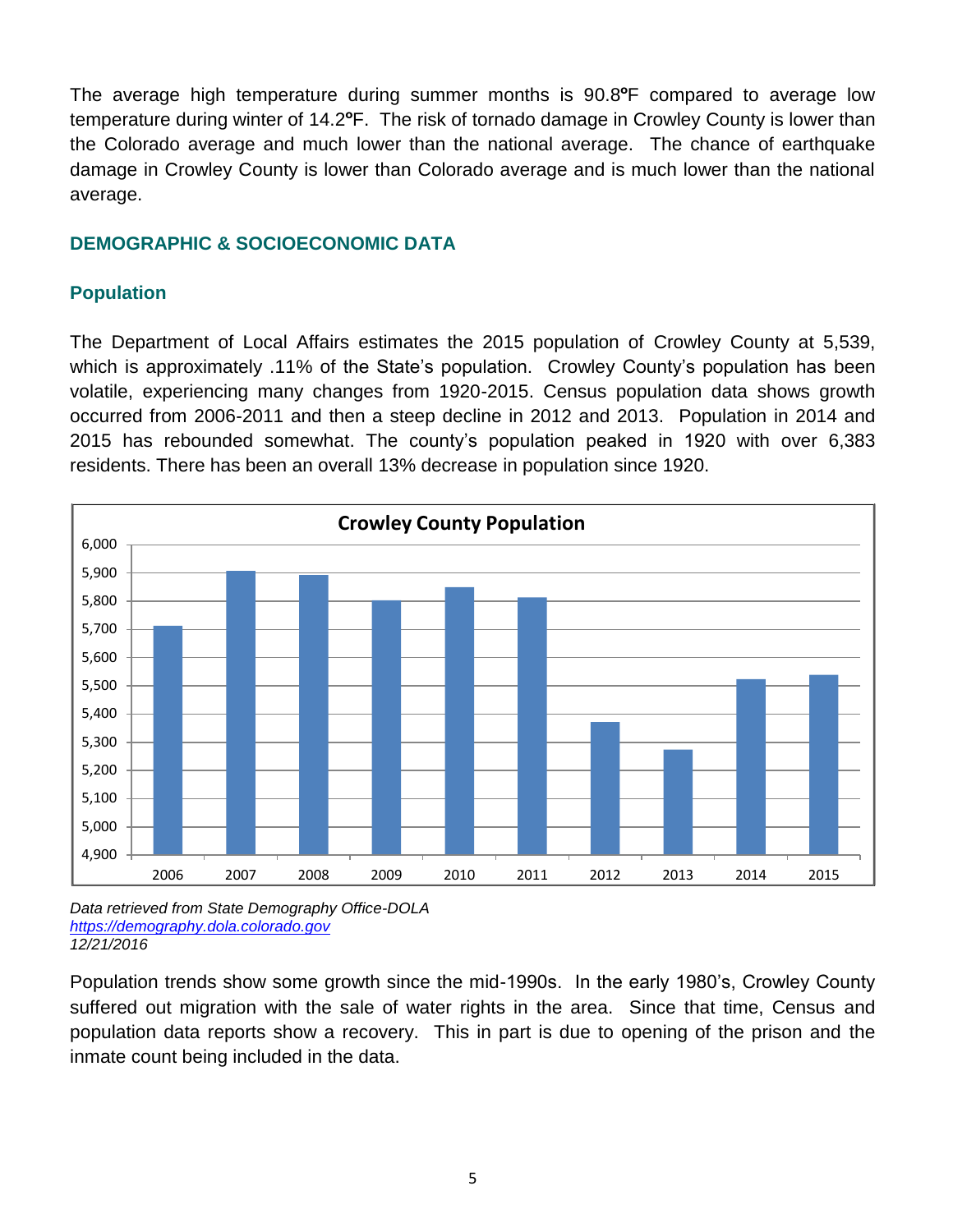**Population Trend**

| 1920 | 1930 | 1940 | 1950 | 1960 | 1970 | 1980 | 1990 | 2000 | 2010 | 2015 |
|------|------|------|------|------|------|------|------|------|------|------|
| 6383 | 5934 | 5398 | 5222 | 3978 | 3086 | 2988 | 3946 | 5518 | 5823 | 5539 |

In the last five years, Crowley County's population has decreased approximately 5.3%, while the State saw a 5% increase. The recent decline in population has been due to job losses combined with an aging population that encompasses fewer families as well a steady outmigration of college-aged population.

#### **Crowley County Prison Population**

As we review population statistics, it is important to remember that prison populations are included in the data. The prison census can distort the assessment because prisoners rarely require the same community services as residents. In 2015, almost 45.9% of the population was incarcerated.

| <b>Private Prisons</b>       | Dec-05 | Dec-06 | <b>Dec-07</b> | Dec-08 | Dec-09 | Dec-10 | <b>Dec-11</b> | Dec-12 | Dec-13 | Dec-14 | <b>Dec-15</b> |
|------------------------------|--------|--------|---------------|--------|--------|--------|---------------|--------|--------|--------|---------------|
| Arkansas Valley Correctional | 1004   | 1003   | 1008          | 995    | 1002   | 1001   | 1008          | 994    | 997    | 984    | 1027          |

| <b>Public Prisons</b>              | Dec-05 | Dec-06 | <b>Dec-07</b> | Dec-08 | Dec-09 | Dec-10 | <b>Dec-11</b> | Dec-12 | <b>Dec-13</b> | <b>Dec-14</b> | Dec-15 |
|------------------------------------|--------|--------|---------------|--------|--------|--------|---------------|--------|---------------|---------------|--------|
| <b>Crowley County Correctional</b> | 935    | 1276   | 1556          | 1629   | 1635   | 1641   | 1590          | 1257   | 1205          | 1492          | 1513   |
| <b>Total Prison Population</b>     | 1939   | 2279   | 2564          | 2624   | 2637   | 2642   | 2598          | 2251   | 2202          | 2476          | 2540   |

*Data retrieved from State Demography Office-DOLA [https://demography.dola.colorado.gov](https://demography.dola.colorado.gov/) 1/5/2016*

# **Population by Age**

Crowley County's population by age is shown in the chart below for both 2005 (blue bar) and 2015 (red bar). DOLA estimates the median age for the county at 39.7 compared to 37.1 for the state. The average life expectancy for the county is estimated at age 76.8. This is fairly close to the nation's average of 78.2 but almost five years shorter than the state's average of 81.1.

The largest increase in overall population for the county was in the 30 to 34 year-old age group followed by the 55 to 59 age group and 60 to 64 age group. It is advisable to evaluate aging services – healthcare, assisted living accommodation, nursing home facilities -- in the County as the population ages. Decreases in most other age groups are consistent with overall population decline. The loss in the 40 to 44 year-old group correlates with a decrease in the population under 18. This correlation supports the idea that families with young children are migrating to other areas potentially for employment at a higher wage level.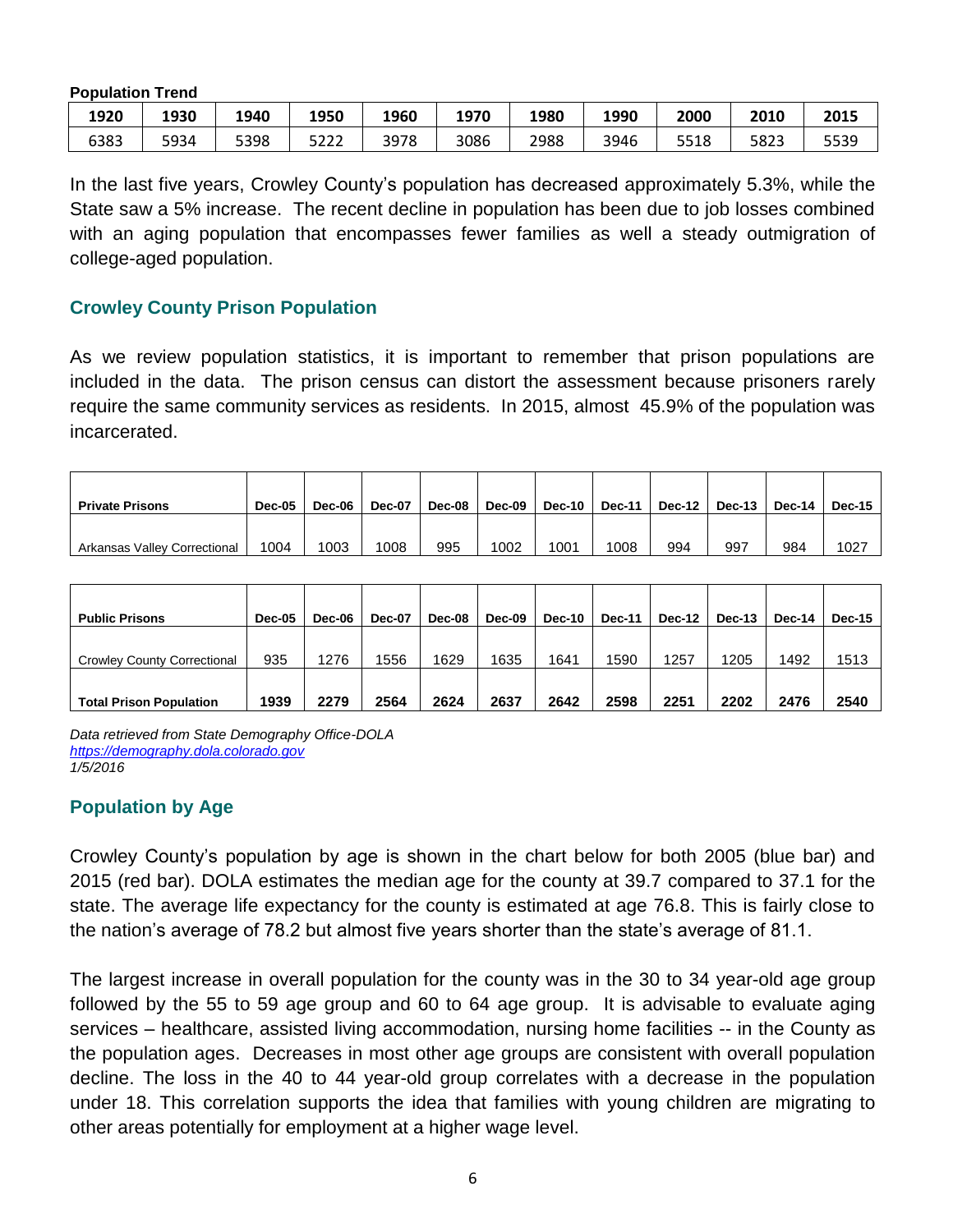

*Data retrieved from State Demography Office-DOLA [https://demography.dola.colorado.gov](https://demography.dola.colorado.gov/) 12/21/2016*

# **Population by Race**

Crowley County data for population by race demonstrates that 56% of Crowley County's population is White Non-Hispanic, 31% is Hispanic, and 9.7% is African American, 1.3% is Asian and 1.8% are American Indian.

|                           | 2010 | 2011 | 2012 | 2013 | 2014 | 2015 |
|---------------------------|------|------|------|------|------|------|
| American Indian non       |      |      |      |      |      |      |
| Hispanic                  | 104  | 104  | 97   | 96   | 101  | 101  |
| Asian non Hispanic        | 70   | 71   | 68   | 68   | 73   | 75   |
| <b>Black non Hispanic</b> | 558  | 560  | 523  | 514  | 540  | 541  |
| <b>Hispanic</b>           | 1688 | 1702 | 1586 | 1580 | 1690 | 1724 |
| White non Hispanic        | 3430 | 3382 | 3103 | 3022 | 3148 | 3131 |

*Data retrieved from State Demography Office-DOLA [https://demography.dola.colorado.gov](https://demography.dola.colorado.gov/) 12/29/2016*

Other than English, the most common language is Spanish, followed by Indo-European and Asian/Pacific Islander languages.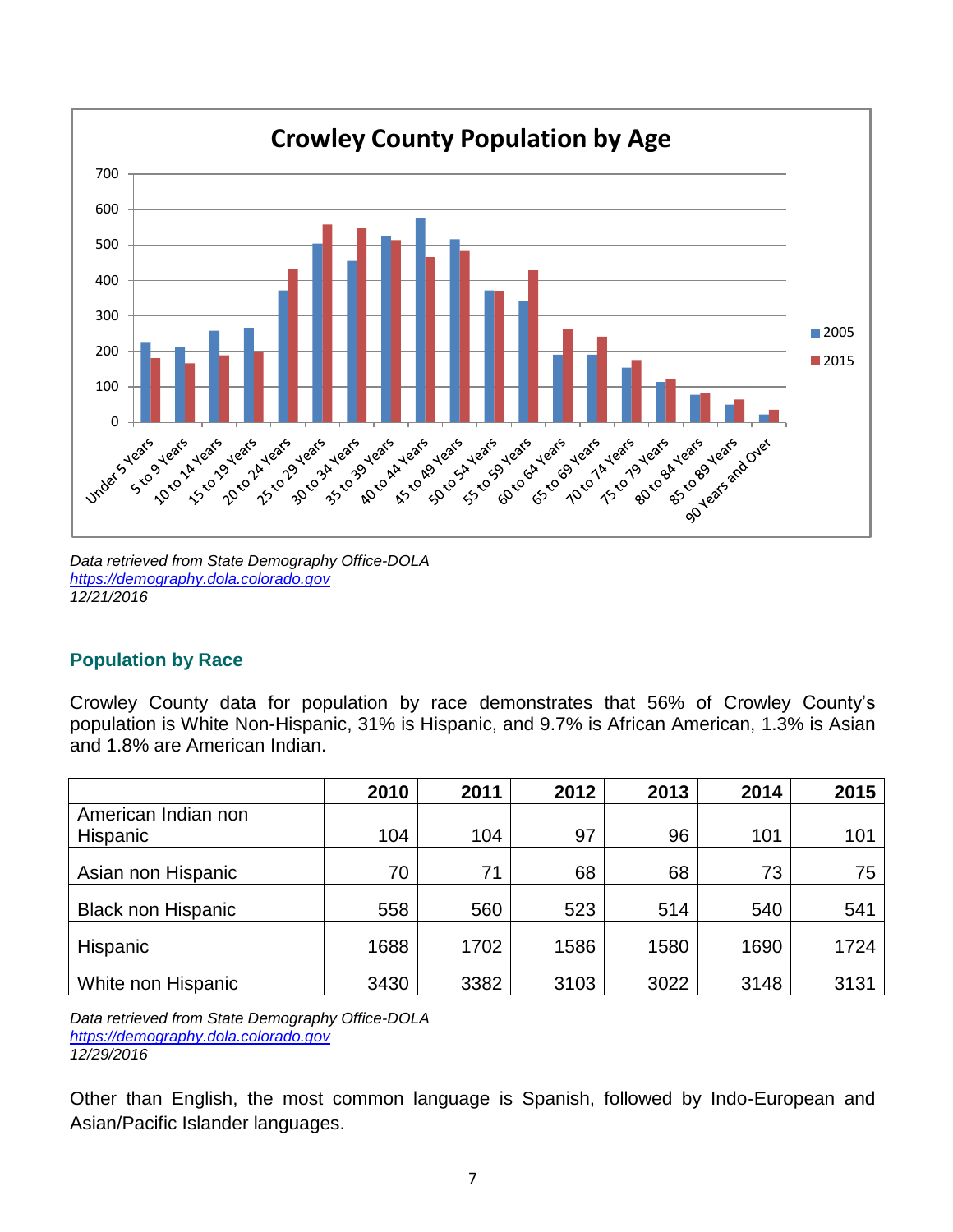# **Population by Community**

The population data for each community demonstrates that the largest concentration of the population (68%) lives in the unincorporated areas of Crowley County followed by Ordway at 18%. Again, keep in mind, 45.9% is attributed to prison population.



*Data retrieved from State Demography Office-DOLA [https://demography.dola.colorado.gov](https://demography.dola.colorado.gov/) 12/21/2016*

# **Poverty Data**

Poverty in Crowley County is high compared to the State and the Nation. In 2015, Kids Count reported 71.7% of school age children qualified for free/reduced lunch compared to 41.8% in the State and 38.5% of children under 18 years of age were living in poverty compared to 14.8% in the State.

The US Census Small Area Income and Poverty Estimates report 44.3% of Crowley County's total population lives in poverty compared to 11.5% in the State and 14.5% in the Nation.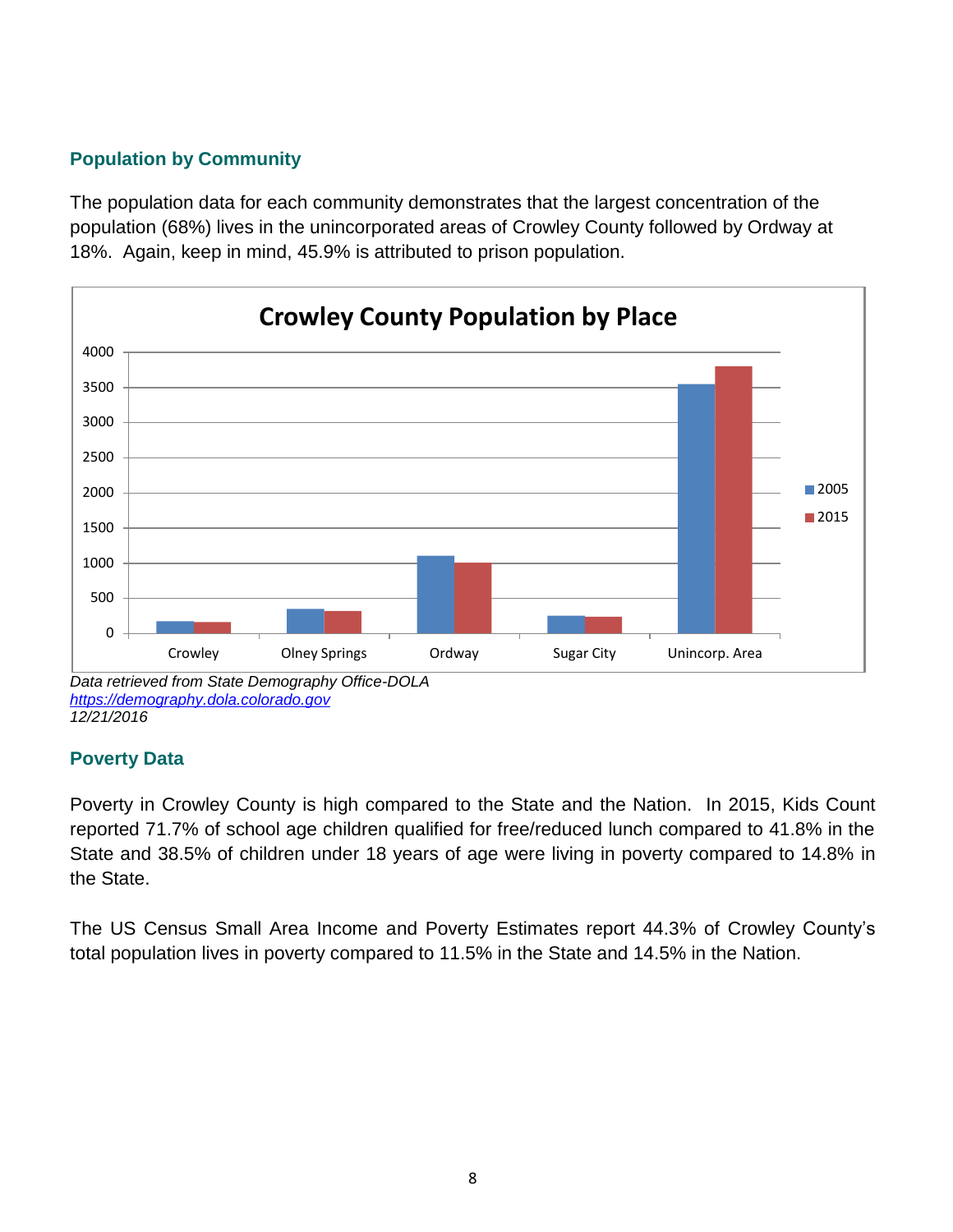



*Data provided by State Demography Office-DOLA [https://demography.dola.colorado.gov](https://demography.dola.colorado.gov/) 12/21/2016*

# **Personal Transfer Receipts**

Federal programs attempt to alleviate poverty and are tracked as transfer payments. In 2015, federal transfer payments were slightly over \$6,891 for every man, woman and child in Crowley County. Approximately 58% of the total transfer payments are from retirement programs including Social Security and Medicare. Income maintenance (public assistance such as SNAP and Medicaid) accounts for approximately 40% of total payments.

Additional reports measuring poverty reveal:

- $\div$  Food assistance program participation in 2015 is slightly under 19.5%
- $\cdot$  In 2014, 12.7% of the population was uninsured, compared to the State at 11.7%
- $\cdot$  Teen births are high with 60/1,000 reported in 2015, which is higher than the State average of 19/1,000.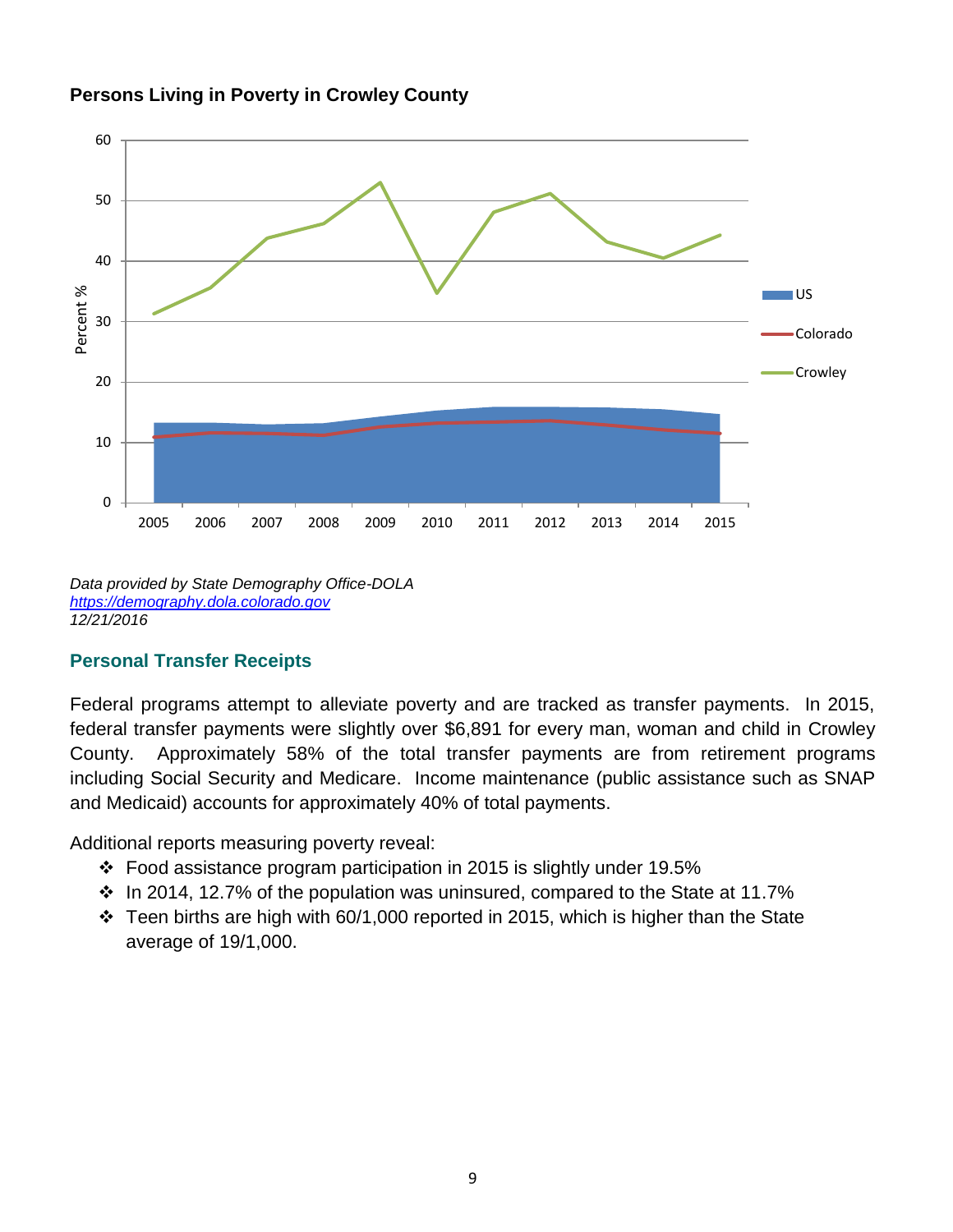

 *[https://demography.dola.colorado.gov](https://demography.dola.colorado.gov/) 12/21/2016*

# **INFRASTRUCTURE ASSETS**

#### **Broadband**

Broadband is considered both a strength and a significant need in Crowley County. A broadband grant enabled the Region to access funding to address connectivity issues in the early 2000s. It was a much needed improvement that upgraded the area from DSL to fiber optic speeds and gave governments, schools, and hospitals fast, reliable internet. Unfortunately, it did not encompass outlying communities' and unincorporated residents. Local internet providers have made improvements in wireless services to many areas in the County. Continuing efforts are ongoing to ensure service to all residents.

# **Post Secondary Education/Workforce Training**

Educational opportunities are available to Crowley County residents, both traditional and nontraditional, as well as for job training. Residents have access to Otero Junior College, a wellknown community college, which offers a diverse catalog of classes. Residents can travel approximately 20 miles and have the opportunity of a high-quality education at an affordable cost. Otero Junior College also works with area business to provide courses to help improve the skills of local workforce, making the college an invaluable asset to the Crowley County.

Colorado State University-Pueblo and Pueblo Community College are also within driving distance as Crowley County is approximately 50 miles away.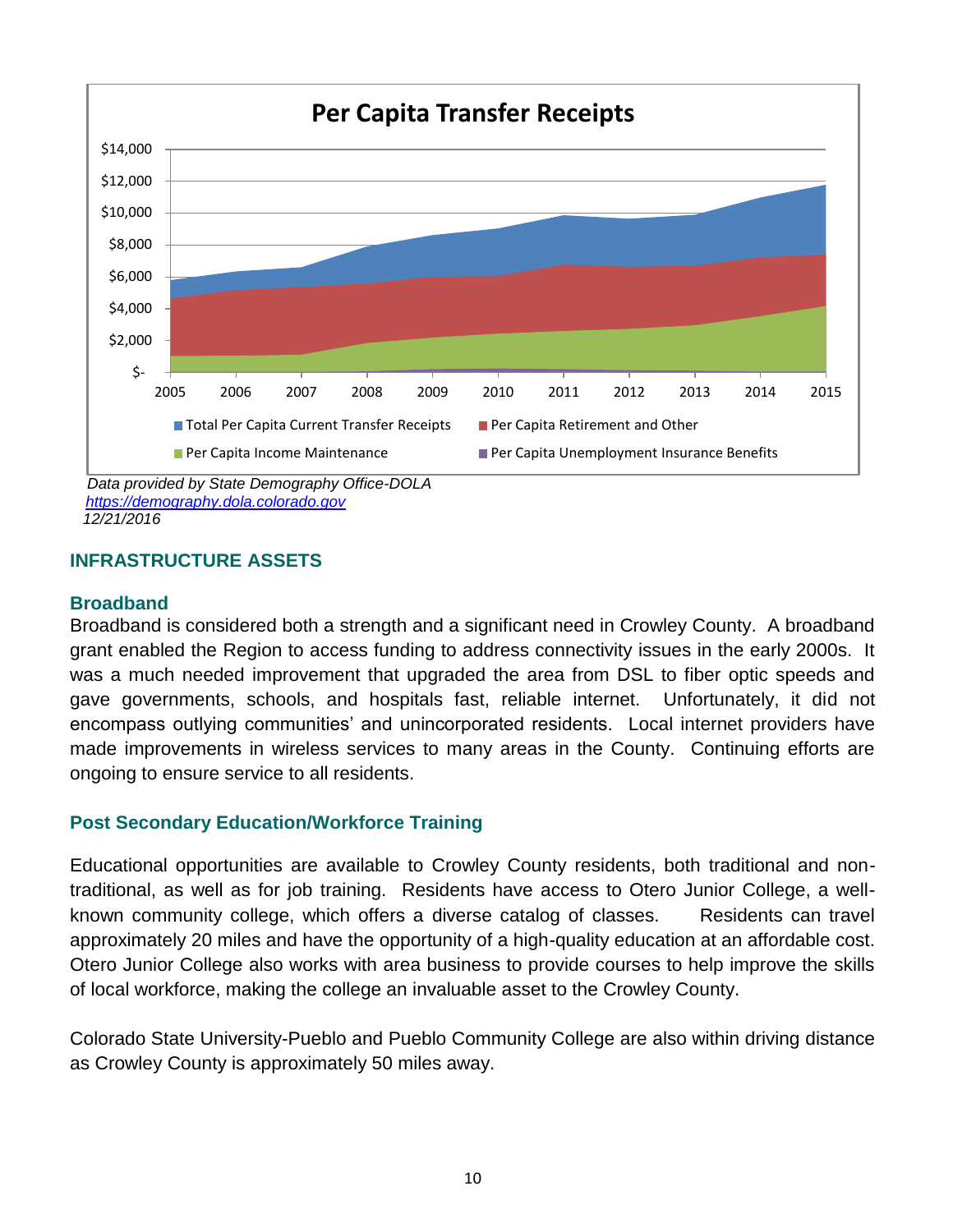# **Transportation System**

Crowley County has two State highways, Hwy 71, which runs through it traveling north which connects with I-70, and Hwy 96 running east to west, which offer opportunities to businesses to market their goods outside the immediate area and ship goods.



*CDOT State Travel Map*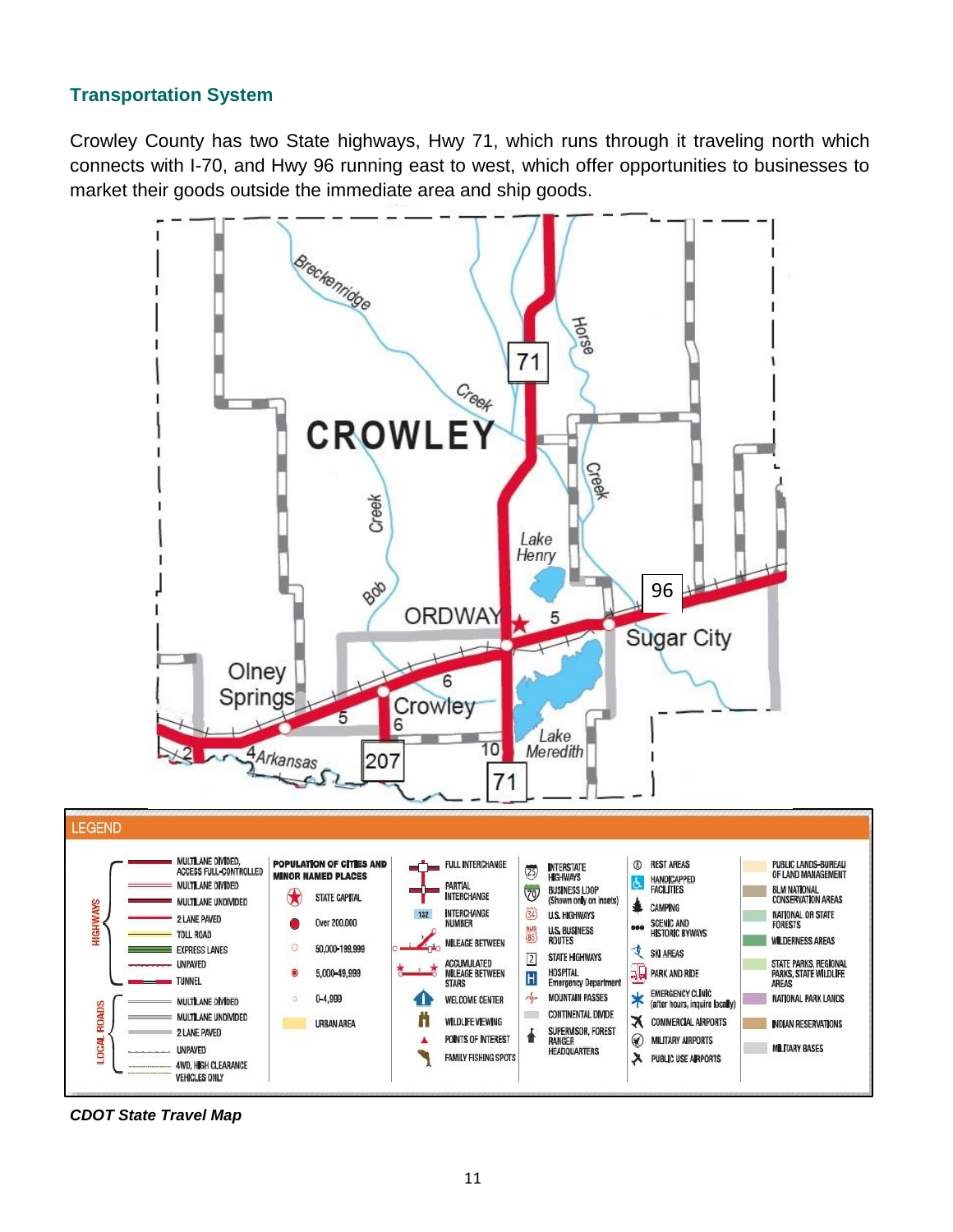#### **INDUSTRY SECTORS**

#### **Agriculture / Value-Added Ag**

Agriculture continues to be the main source of the economy in Crowley County. In 2012, as reported by the 2012 Census of Agriculture, Crowley County had 500,066 acres of agricultural land. There are 228 farms, with an average of 2,193 acres. Crowley County's largest crop harvested is forage and the top livestock is cattle and calves.



*<sup>1-4-2017</sup>*

Out of sixty-four counties in Colorado, Crowley County was ranked eighth in production for sorghum for grain, twenty-ninth in corn for grain and forty-seventh in forage.



#### **TOP LIVESTOCK INVENTORY-QUANTITY**

*[www.agcensus.usda.gov](http://www.agcensus.usda.gov/) 1-4-2017*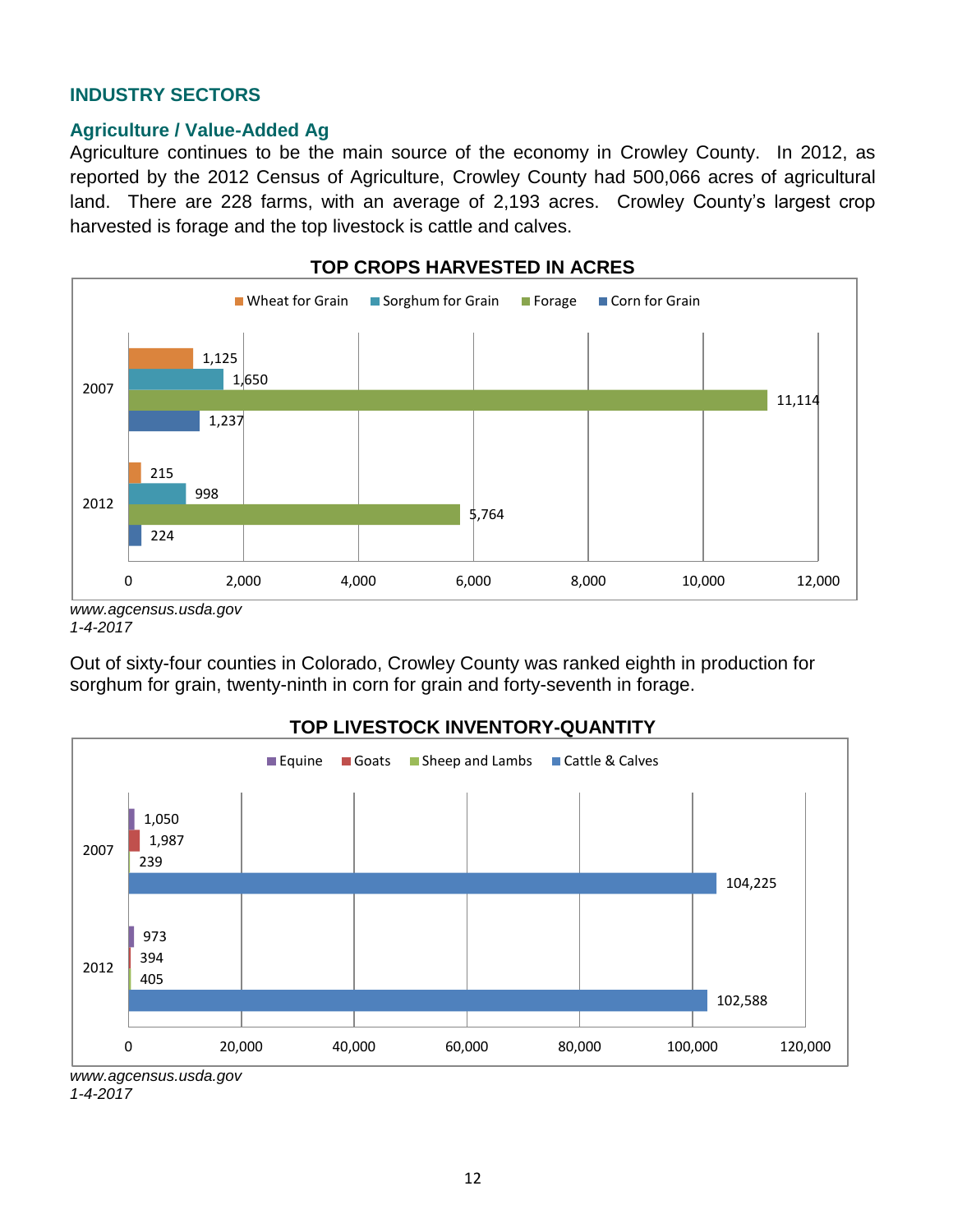Out of sixty-four counties in Colorado, Crowley County was ranked seventh in cattle and calves, and thirteenth in broilers & other meat-type chickens.

# **HOUSING, HEALTH SERVICES & EDUCATION**

#### **Housing Statistics**

The 2015 average household size in Crowley County is 2.48 compared to an average family size of 3.21 (per US Census Bureau 2010). Quality, affordable housing is of great concern to Crowley County as stock has begun to deteriorate and the market has not lent itself to supporting new housing starts. A large percentage of the population continues to rent versus purchasing or building new.

| <b>Household Type</b>       | 2010  | 2011  | 2012  | 2013  | 2014  | 2015  |
|-----------------------------|-------|-------|-------|-------|-------|-------|
| <b>Household Population</b> | 5850  | 5814  | 5372  | 5274  | 5524  | 5539  |
| <b>Housing Vacancy Rate</b> | 15.9% | 15.5% | 18.1% | 19.4% | 20.3% | 21.9% |
| <b>Total Households</b>     | 1311  | 1321  | 1281  | 1262  | 1250  | 1230  |
| <b>Total Housing Units</b>  | 1559  | 1563  | 1565  | 1565  | 1568  | 1575  |
| <b>Vacant Housing Units</b> | 248   | 242   | 284   | 303   | 318   | 345   |

#### **CROWLEY COUNTY HOUSING UNITS AND VACANCY RATES**

*Data provided by State Demography Office-DOLA Vintage 2015 [https://demography.dola.colorado.gov](https://demography.dola.colorado.gov/)*

*12/21/2016*



*Data provided by State Demography Office-DOLA Vintage 2015 12/21/2016*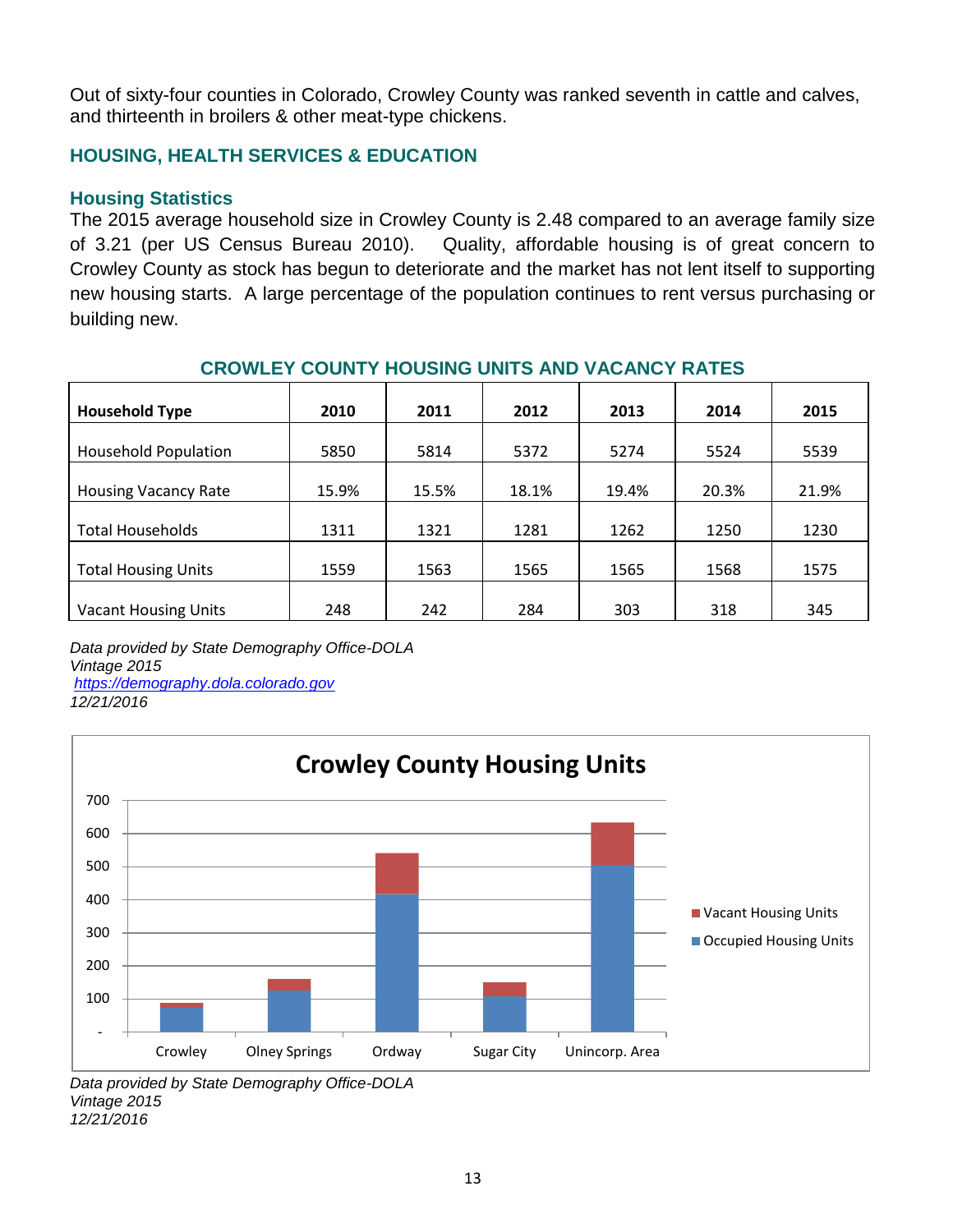It is estimated that in 2015, in order to purchase the average house, a person in Crowley County needed to earn a little over \$38,920. The median household income was approximately \$31,151. Approximately 50% of housing is valued between \$50,000 and

\$150,000 with a median value of \$76,100. Almost 94% of rental housing costs between \$300 and \$1000.

| <b>Housing Profile</b>      |               |                |  |  |  |  |  |  |  |  |
|-----------------------------|---------------|----------------|--|--|--|--|--|--|--|--|
| <b>Year Structure Built</b> | <b>Total</b>  | <b>Percent</b> |  |  |  |  |  |  |  |  |
| 2014 or later               | $\mathcal{L}$ | 0              |  |  |  |  |  |  |  |  |
| 2010 to 2013                | 1             | .1             |  |  |  |  |  |  |  |  |
| 2000 to 2009                | 120           | 7.8            |  |  |  |  |  |  |  |  |
| 1990-1999                   | 166           | 10.7           |  |  |  |  |  |  |  |  |
| 1980 to 1989                | 122           | 7.90           |  |  |  |  |  |  |  |  |
| 1970 to 1979                | 173           | 11.2           |  |  |  |  |  |  |  |  |
| 1960 to 1969                | 112           | 7.2            |  |  |  |  |  |  |  |  |
| 1950 to 1959                | 171           | 11.1           |  |  |  |  |  |  |  |  |
| 1940 to 1949                | 128           | 8.3            |  |  |  |  |  |  |  |  |
| 1939 or earlier             | 553           | 35.8           |  |  |  |  |  |  |  |  |

According to data, affordable rent represents the generally accepted standard of not spending more than 30% of gross income on gross housing costs. The fair market rent in 2015 for Crowley County was \$595 for a two-bedroom home. In order to afford rent at this amount, a household in Crowley County must earn \$11.06 per hour or \$23,800 annually; at minimum wage it would take 1.3 wage earners in the household to contribute to cover the cost of rent.

#### **Foreclosures**

|              | 2007 | 2008 | 2009 | 2010               | 2011      | 2012 | 2013               | 2014 | 2015 |
|--------------|------|------|------|--------------------|-----------|------|--------------------|------|------|
| Filings      | 20   | 20   | 16   | $\sim$<br>_        | י י<br>ັບ |      | 1 Q<br>ı o         |      |      |
| <b>Sales</b> | 10   | ັບ   | ີ    | $\sim$<br><u>_</u> |           |      | $\Lambda$ $\Omega$ |      |      |

#### **Health Services**

Centennial Family Health is a vital facility and provider of medical health services in the County. A general practice facility offering family medicine, Centennial Family Health offers affordable services to residents.

# **Education**

One district provides vital K-12 education in Crowley County. Data exhibits a decrease in enrollment of at a rate of about 22%. Despite the decrease, Crowley County offers awardwinning schools which have been recognized nationally. Most high school seniors graduate with some college credit, and many are able to graduate with associate degrees. Crowley County School District also offers a full online school available to students throughout the State.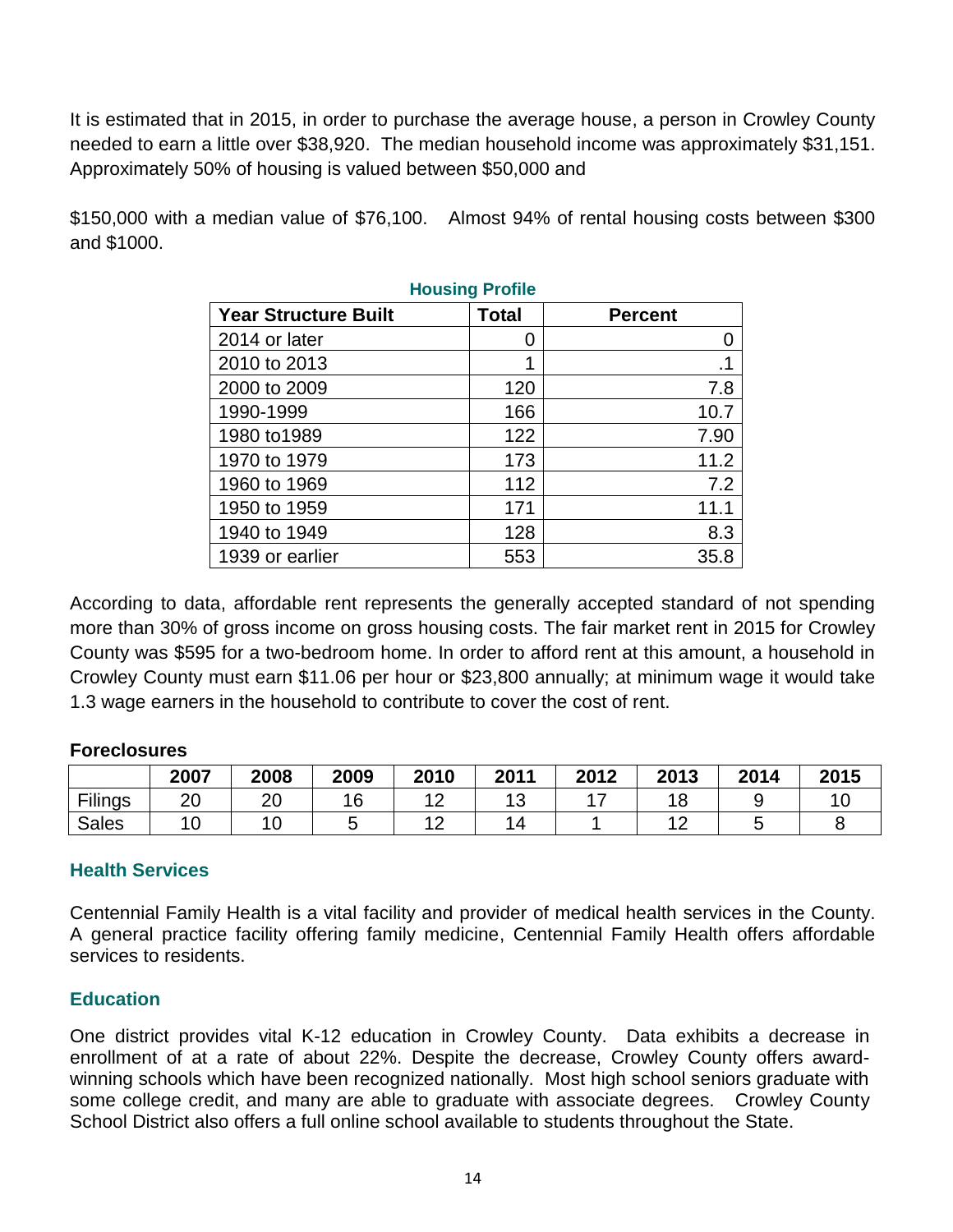

*Colorado Department of Education 1-2-2017*

A noticeable trend seen throughout many counties in the SCEDD region is the decline in school enrollments, compared to the number of school age children living in the County. The 2015 Census estimates report there are 555 school age children (5-19 years of age) living in the County and the Department of Education reports there are 445 students enrolled in Crowley County schools.

| <b>EDUCATION</b>      | 2005 | 2006 | 2007 | 2008 | 2009 | 2010 | 2011 | 2012 | 2013 | 2014 | 2015 |
|-----------------------|------|------|------|------|------|------|------|------|------|------|------|
| Crowley County RE-1-J | 568  | 515  | 503  | 486  | 495  | 493  | 479  | 446  | 448  | 437  | 445  |
| Totals                | 568  | 515  | 503  | 486  | 495  | 493  | 479  | 446  | 448  | 437  | 445  |

*Colorado Department of Education 1-2-2017*

The 2011-2015 Census American Community Survey estimates 83.4% of the total population 25 years of age and older has attained a high school diploma or higher; 11.1% have attained a Bachelor's Degree or higher

#### Graduation Rates

|                                            | 2005 | 2006 | 2007 |  | 2008   2009   2010   2011   2012   2013   2014   2015 |  |      |
|--------------------------------------------|------|------|------|--|-------------------------------------------------------|--|------|
| Crowley County RE-1-J   79.5   75.0   78.9 |      |      |      |  | 85.7   86.5   70.7   74.4   87.8   88.2   71.4        |  | 84.8 |
| Oslanda Danastinant of Education           |      |      |      |  |                                                       |  |      |

*Colorado Department of Education*

*1-2-2017*

#### Drop Out Rates

|                       | 2005 | 2006 | 2007 | 2008 | 2009                    | 2010 | 2011 | 2012 | 2013 | 2014 | 2015 |
|-----------------------|------|------|------|------|-------------------------|------|------|------|------|------|------|
| Crowley County RE-1-J | 4.6  | 0.9  | 1.U  | 0.4  | $\sim$ $\lambda$<br>۵.۱ | .8،  | 0.7  | 4    |      | U.   |      |

*Colorado Department of Education*

*1-2-2017*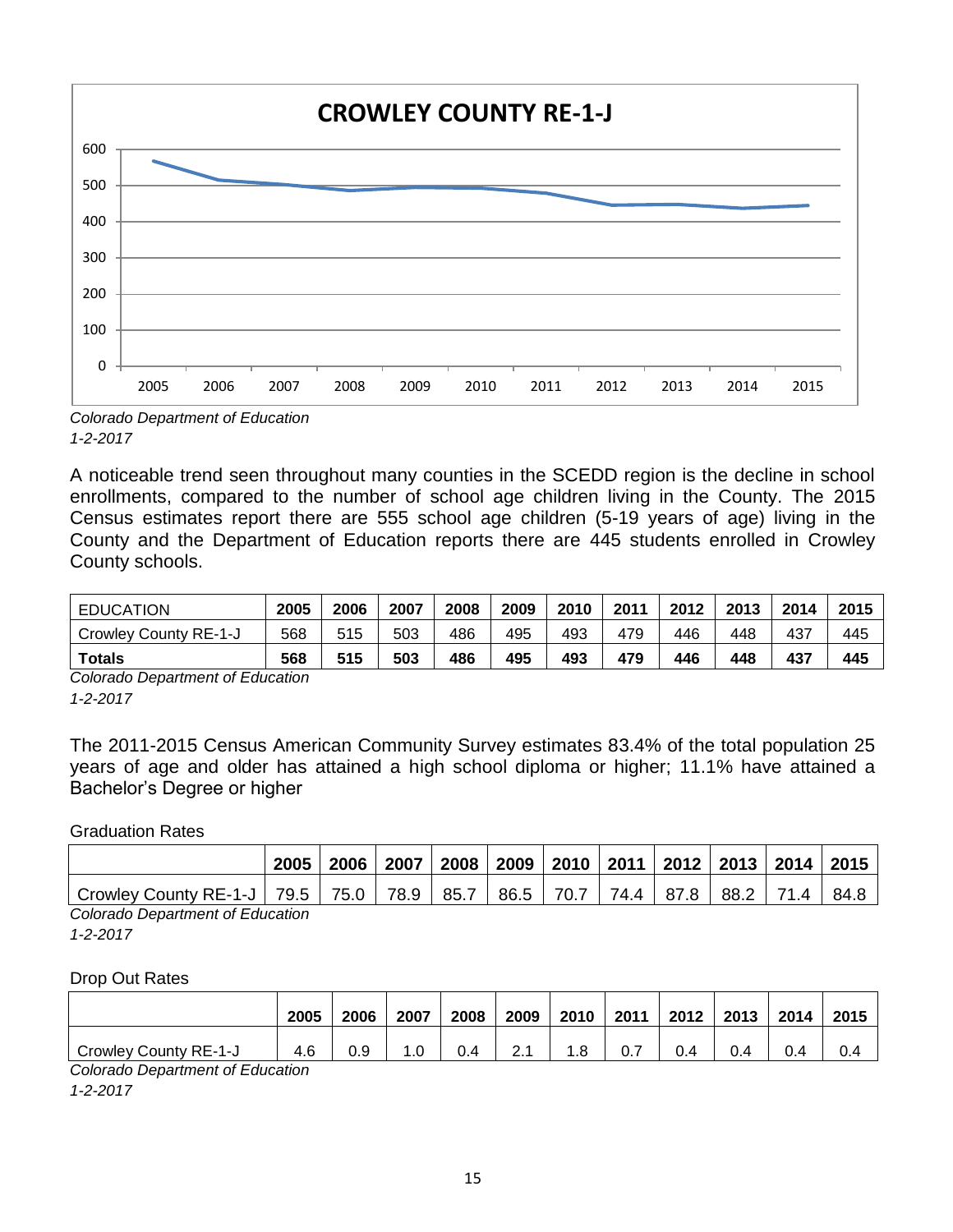# **LOCAL ECONOMY**

#### **Workforce Data**

Crowley County unemployment has been steadily declining since 2010 when it was at its highest at 9.1%. The lowest unemployment rate was recorded in 2015 at 4.5%.



*Data provided by State Demography Office-DOLA [https://demography.dola.colorado.gov](https://demography.dola.colorado.gov/) 12/21/2016*

#### **Employment by Sector**

| SectorName                                   | 2005  | 2006  | 2007  | 2008  | 2009  | 2010  | 2011  | 2012  | 2013  | 2014  | 2015  |
|----------------------------------------------|-------|-------|-------|-------|-------|-------|-------|-------|-------|-------|-------|
| Agriculture                                  | 230   | 240   | 240   | 254   | 249   | 249   | 269   | 274   | 283   | 277   | 275   |
| Mining                                       | S     | S     | S     | S     | S     | S     | S     | S     | S     | S     | S     |
| <b>Utilities</b>                             | S     | S     | S     | S     | S     | S     | S     | S     | S     | S     | S     |
| Construction                                 | 46    | 41    | 53    | 46    | 57    | 52    | 53    | 54    | 45    | 44    | 38    |
| Manufacturing                                | S     | 12    | S     | S     | S     | S     | S     | S     | S     | S     | S     |
| Wholesale trade                              | S     | S     | S     | S     | S     | S     | S     | S     | S     | S     | S     |
| <b>Retail Trade</b>                          | 116   | 113   | 113   | 108   | 108   | 93    | 107   | 86    | 87    | 85    | 93    |
| Transportation and warehousing               | 20    | 20    | 23    | 26    | 22    | 19    | 23    | 21    | 22    | 24    | 24    |
| Information                                  | S     | 1     | S     | S     | S     | S     | S     | S     | S     | S     | S     |
| <b>Finance activities</b>                    | 23    | 26    | 27    | 31    | 28    | 22    | 24    | 21    | 23    | 20    | 22    |
| Real estate                                  | 19    | 15    | 12    | 16    | 16    | 17    | 17    | 17    | 14    | 13    | 11    |
| Professional and business services           | S     | S     | S     | 22    | 23    | 24    | 25    | 14    | 21    | 25    | 25    |
| Management of companies and enterprise       | S     | S     | S     | S     | S     | S     | S     | S     | S     | S     | S     |
| Admin and waste                              | S     | S     | S     | S     | S     | S     | S     | S     | S     | S     | S     |
| Education                                    | S     | S     | 1     | S     | S     | ۰     | S     | S     | S     | S     | S     |
| <b>Health Services</b>                       | 87    | 91    | 87    | 95    | 79    | 69    | 77    | 72    | 76    | 72    | 76    |
| Arts                                         | 4     | 6     | 6     | 10    | S     | S     | S     | S     | S     | S     | S     |
| Accommodation and food                       | 24    | 24    | 27    | S     | 29    | 33    | 35    | 25    | 23    | 24    | 22    |
| Other services, except public administration | 92    | 101   | 103   | 93    | 90    | 72    | 75    | S     | S     | S     | S     |
| Government                                   | 527   | 517   | 523   | 531   | 529   | 523   | 526   | 525   | 528   | 530   | 522   |
| <b>Total</b>                                 | 1,513 | 1,566 | 1,590 | 1,620 | 1,595 | 1,518 | 1,584 | 1,483 | 1,449 | 1,464 | 1,457 |

*Data provided by State Demography Office-DOLA*

*[https://demography.dola.colorado.gov](https://demography.dola.colorado.gov/)*

*12/21/2016*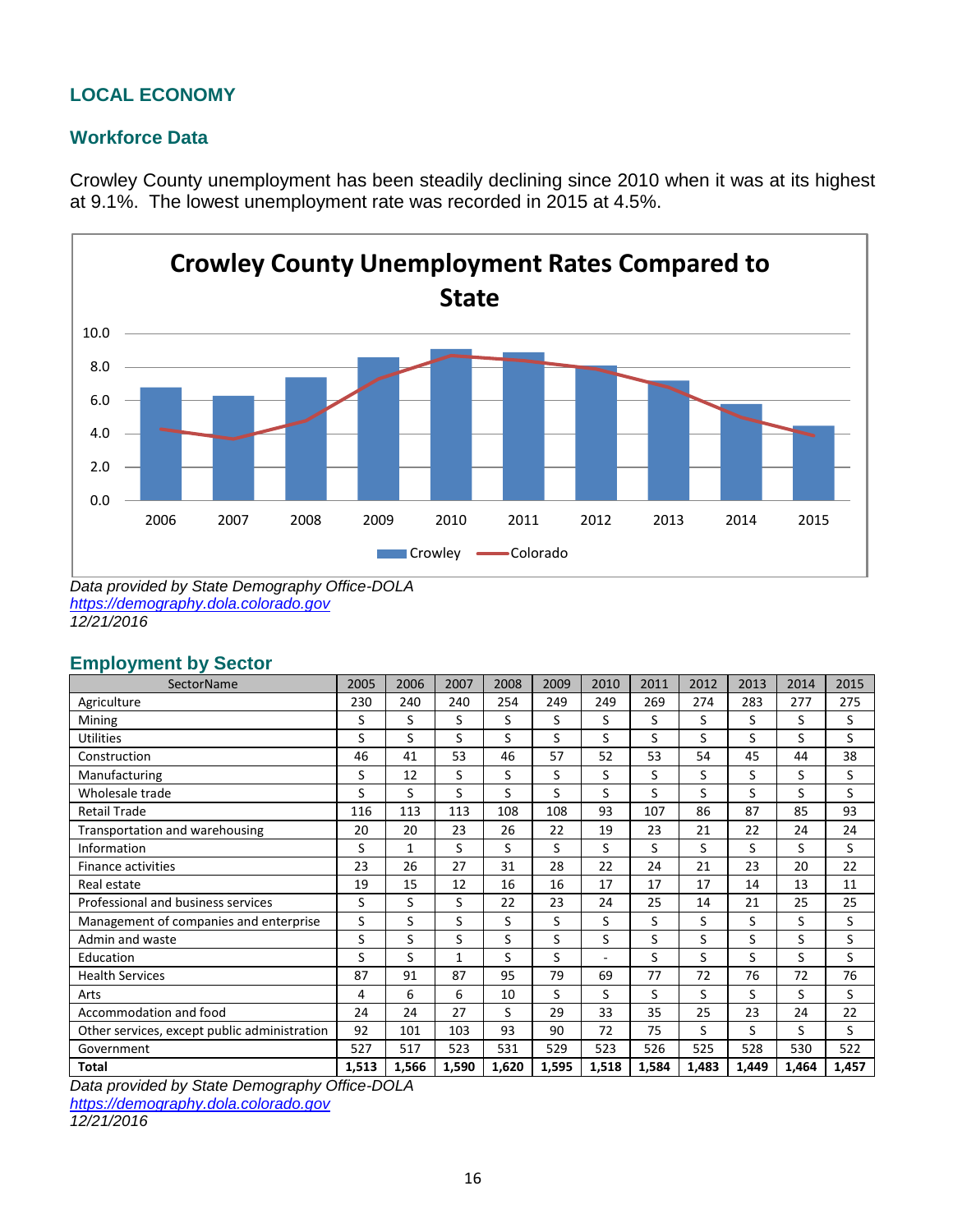

*Data provided by State Demography Office-DOLA [https://demography.dola.colorado.gov](https://demography.dola.colorado.gov/) 12/21/2016*

Agriculture continues to be the strongest cluster in the County, peaking in 2013 at 283 and remaining steady at 275 in 2015. Since 2005, it appears that professional and business services emerged as a rising cluster and has remained consistent since 2007. All other clusters have declined slightly or remained the same since 2005, demonstrating lack of growth.

# **Wages**

Wages in Crowley County are lower than the State average. In 2015, average weekly wages, as reported by the Colorado Workforce, for Crowley County were 38% below the State, with Crowley County wage being \$633 and the State at \$1,042. The Bureau of Economic Analysis reports average annual wages for Crowley County in 2015 were 39% below the State with Crowley County at \$32,934 and the State at \$54,179.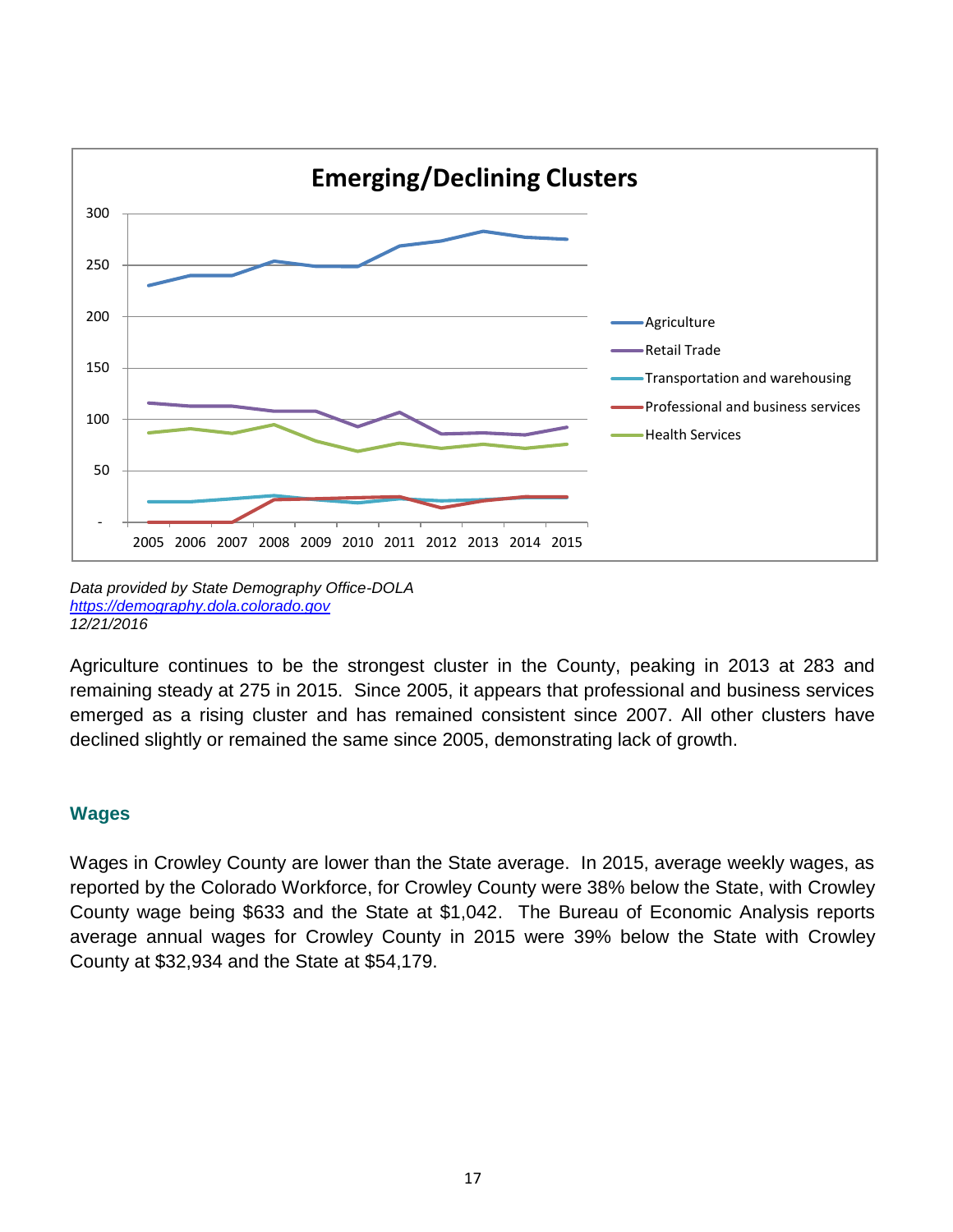#### **Average Weekly Wages by Sector**

| <b>Sector</b>                              | 2010         | 2011         | 2012         | 2013         | 2014         | 2015         |
|--------------------------------------------|--------------|--------------|--------------|--------------|--------------|--------------|
| Total, All Industries                      | \$670        | \$668        | \$680        | \$687        | \$706        | \$744        |
| Accommodation and Food Services            | \$446        | \$348        | \$499        | \$617        | Confidential | Confidential |
| <b>Administrative and Waste Services</b>   | Confidential | Confidential | Confidential | Confidential | Confidential | Confidential |
| Agriculture, Forestry, Fishing & Hunting   | Confidential | Confidential | Confidential | Confidential | Confidential | \$655        |
| Construction                               | \$1,295      | \$1,626      | \$1,521      | \$1,341      | \$981        | \$1,497      |
| <b>Educational Services</b>                | Confidential | Confidential | Confidential | Confidential | Confidential | Confidential |
| Finance and Insurance                      | Confidential | Confidential | Confidential | Confidential | Confidential | Confidential |
| <b>Health Care and Social Assistance</b>   | \$525        | \$542        | \$446        | \$466        | \$490        | \$547        |
| Mining                                     | Confidential | Confidential | Confidential | 0            | 0            | 0            |
| Other Services, Ex. Public Admin           | Confidential | Confidential | Confidential | Confidential | Confidential | Confidential |
| <b>Professional and Technical Services</b> | \$635        | \$662        | \$572        | \$646        | \$690        | \$719        |
| <b>Public Administration</b>               | \$832        | \$831        | \$834        | \$851        | \$886        | \$897        |
| Real Estate and Rental and Leasing         | Confidential | Confidential | Confidential | Confidential | Confidential | Confidential |
| <b>Retail Trade</b>                        | \$473        | \$475        | \$508        | \$530        | \$590        | \$586        |
| Transportation and Warehousing             | Confidential | Confidential | Confidential | Confidential | Confidential | Confidential |
| Utilities                                  | \$511        | \$515        | \$534        | \$552        | \$565        | Confidential |
| Wholesale Trade                            | Confidential | Confidential | Confidential | Confidential | Confidential | Confidential |

*Data provided by State Demography Office-DOLA*

*[https://demography.dola.colorado.gov](https://demography.dola.colorado.gov/)*

*12/21/2016*

#### **Average Annual Wages by Sector**

| <b>Crowley County</b>                      | 2010     | 2011      | 2012      | 2013      | 2014      | 2015      |
|--------------------------------------------|----------|-----------|-----------|-----------|-----------|-----------|
| Total, All Industries                      | \$34,840 | \$34,736  | \$35,360  | \$35,724  | \$36,712  | \$38,688  |
| Accommodation and Food Services            | \$23,192 | \$18,096  | \$25,948  | \$32,084  | <b>ND</b> | <b>ND</b> |
| <b>Administrative and Waste Services</b>   | ND       | ND.       | ND.       | ND.       | ND.       | ND.       |
| Agriculture, Forestry, Fishing & Hunting   | ND       | ND        | <b>ND</b> | ND.       | <b>ND</b> | \$34,060  |
| Construction                               | \$67,340 | \$84,552  | \$79,092  | \$69,732  | \$51,012  | \$77,844  |
| <b>Educational Services</b>                | ND       | ND.       | <b>ND</b> | ND.       | ND.       | <b>ND</b> |
| Finance and Insurance                      | ND       | <b>ND</b> | <b>ND</b> | <b>ND</b> | ND.       | ND.       |
| <b>Health Care and Social Assistance</b>   | \$27,300 | \$28,184  | \$23,192  | \$24,232  | \$25,480  | \$28,444  |
| Minina                                     | ND.      | ND.       | ND.       | \$0       | \$0       | \$0       |
| Other Services, Ex. Public Admin           | ND       | ND.       | ND.       | ND.       | <b>ND</b> | ND.       |
| <b>Professional and Technical Services</b> | \$33,020 | \$34,424  | \$29,744  | \$33,592  | \$35,880  | \$37,388  |
| <b>Public Administration</b>               | \$43,264 | \$43,212  | \$43,368  | \$44,252  | \$46,072  | \$46,644  |
| Real Estate and Rental and Leasing         | ND       | <b>ND</b> | <b>ND</b> | ND.       | <b>ND</b> | ND.       |
| <b>Retail Trade</b>                        | \$24,596 | \$24,700  | \$26,416  | \$27,560  | \$30,680  | \$30,472  |
| Transportation and Warehousing             | ND.      | ND.       | ND.       | ND.       | ND.       | ND        |
| <b>Utilities</b>                           | \$26,572 | \$26,780  | \$27,768  | \$28,704  | \$29,380  | ND        |
| <b>Wholesale Trade</b>                     | ND       | ND.       | ND.       | ND        | <b>ND</b> | <b>ND</b> |

*Data provided by State Demography Office-DOLA*

*[https://demography.dola.colorado.gov](https://demography.dola.colorado.gov/)*

*12/21/2016*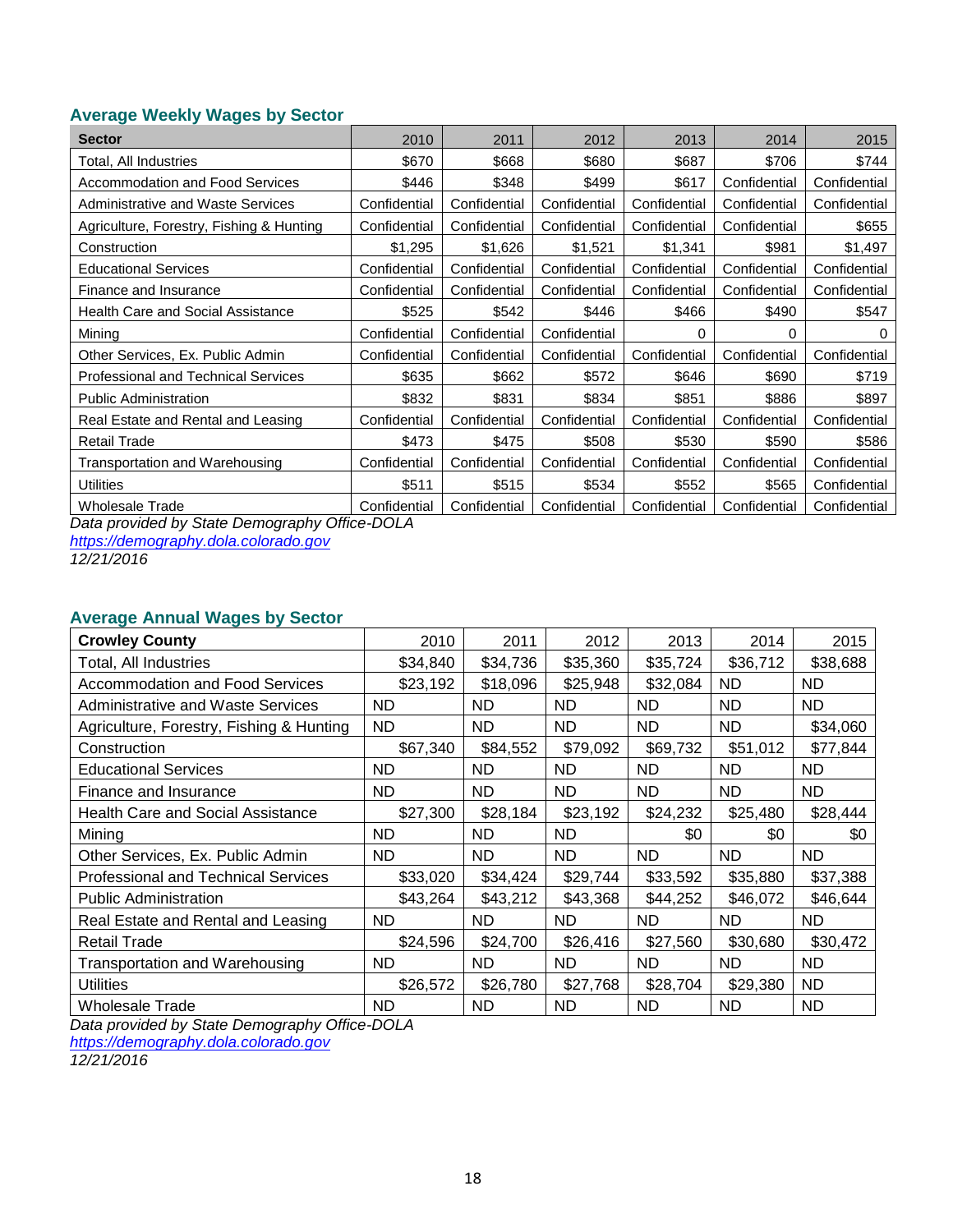# **Median Household Income**

|           | 2006     | 2007     | 2008     | 2009     | 2010     | 2011     | 2012     | 2013     | 2014         | 2015 |
|-----------|----------|----------|----------|----------|----------|----------|----------|----------|--------------|------|
| Colorado' | \$52,265 | \$55.517 | \$57.184 | \$55,735 | \$56,456 | \$57.685 | \$58.244 | \$58,433 | \$59.448     |      |
| Crowley   |          | \$30.896 | \$31,603 | \$29.104 | \$38,189 | \$40.636 | \$38.507 | \$31.47  | \$31<br>.534 | ጦጣ   |
| Countv    |          |          |          |          |          |          |          |          |              |      |

*Data provided by State Demography Office-DOLA [https://demography.dola.colorado.gov](https://demography.dola.colorado.gov/) 12/21/2016*

# **Per Capita Personal Income**

The per capita income for Crowley County is 51% below the State average. Per capita income for Crowley County in 2015 was \$26,039 compared to the State average of \$50,899.



*Data provided by State Demography Office-DOLA [https://demography.dola.colorado.gov](https://demography.dola.colorado.gov/) 12/21/2016*

Just as in all other Counties in Region 6, per capita income is very low as compared to the State as well as the nation. As a result, it is very difficult to keep current population from migrating to other areas that offer more competitive wages. It is a dilemma that is Region 6 is very aware of and options are being explored in how to address and improve this problem.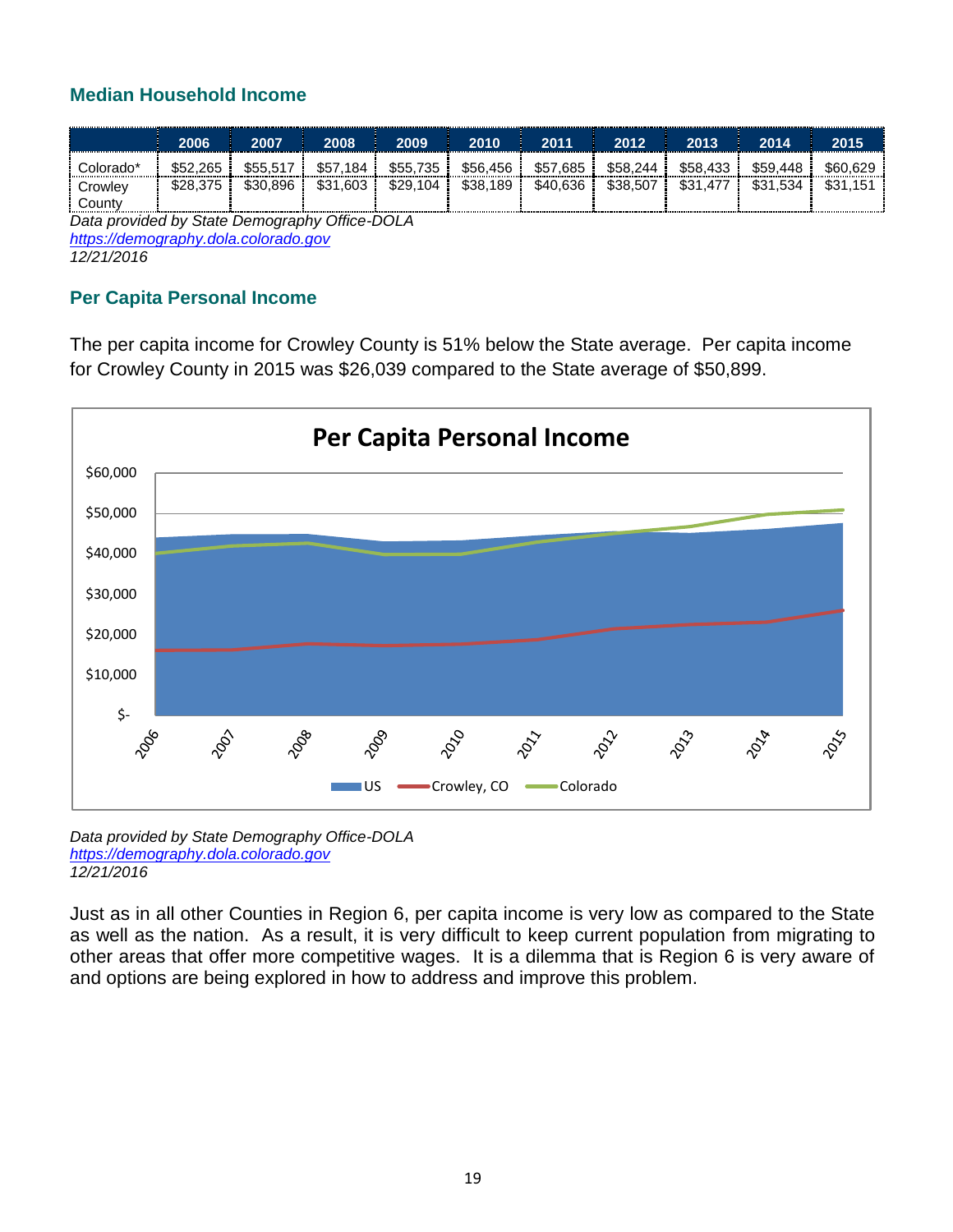| $\epsilon$ to boot of Eighty maps, whole state benominally $-$<br>. vv |                   |                          |                 |                         |  |  |  |  |  |
|------------------------------------------------------------------------|-------------------|--------------------------|-----------------|-------------------------|--|--|--|--|--|
| County                                                                 | Cost of<br>Living | Composite<br><b>COLI</b> | Description     | Rank in<br><b>State</b> |  |  |  |  |  |
| Colorado                                                               | \$49,100          | 100                      |                 |                         |  |  |  |  |  |
| Baca                                                                   | \$40,779          | 83.1                     | <b>Very Low</b> | 63                      |  |  |  |  |  |
| <b>Bent</b>                                                            | \$41,477          | 84.5                     | Very Low        | 60                      |  |  |  |  |  |
| Crowley                                                                | \$41,440          | 84.4                     | Very Low        | 61                      |  |  |  |  |  |
| Kiowa                                                                  | \$40,438          | 82.4                     | Very Low        | 64                      |  |  |  |  |  |
| Otero                                                                  | \$42,013          | 85.6                     | <b>Very Low</b> | 57                      |  |  |  |  |  |
| Prowers                                                                | \$41,197          | 83.9                     | Very Low        | 62                      |  |  |  |  |  |

Crowley County, as well as the rest of Region 6, have been identified as affordable areas to live. The cost of living index for Crowley County, as compared to the State, is 84.4 which ranks the County as  $61<sup>st</sup>$  out of 64 counties.

#### 2013 Cost of Living Index, where state benchmark  $= 100$

# **ECONOMIC PERFORMANCE & FACTORS**

Crowley County has a 2% sales and use tax. Colorado's sales and use tax is 2.9%.

#### **Retail Sales**

Retails sales have increased 12% since 2010. Reported gross sales have increased as well at about the same rate as retail sales. Taxable sales have remained fairly consistent since 2010.



#### *Colorado Department of Revenue [http://www.colorado.gov](http://www.colorado.gov/) 1/4/2017*

Crowley County has experienced a drop in gross sales since 2010, while retail sales have remained fairly consistent. In 2011, however, the County experienced a spike in gross sales and retail sales, attributable to the activities related to the installation of a major pipeline in the County and increased recreational activities resulting from the Lakes having water all summer. Since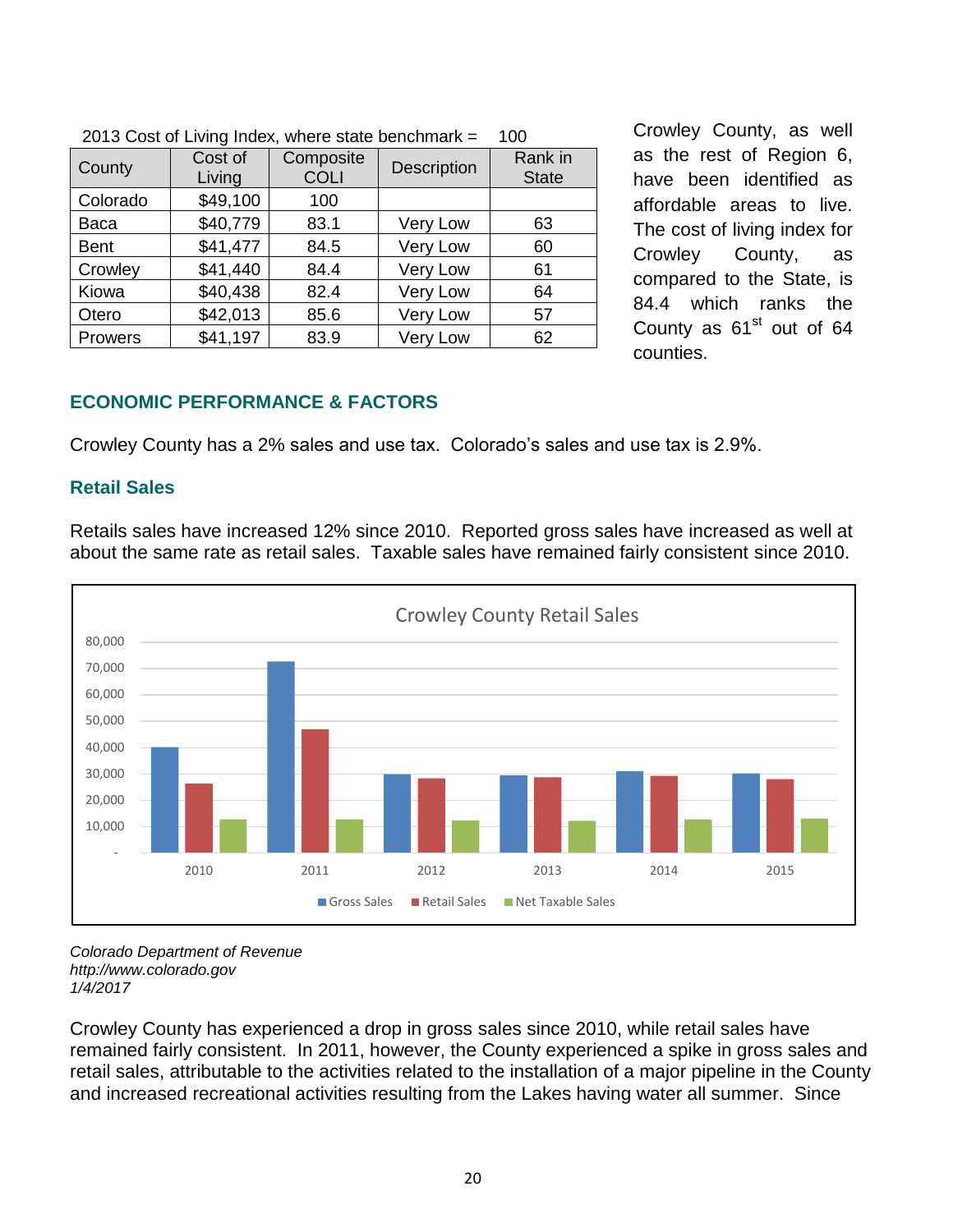then data shows that gross sales is 33% below the 2010 level and retail sales is 6% above the 2010 level.

# **County General Revenue & Expenses**

Revenues have exceeded expenses each year since 2010. Despite the recession, revenues have continued to show a steady increase. However, expenses are also showing an increase.



*Crowley County Audited Financial Statements*

# **Revenues by Source**

Crowley County is dependent on revenues from property taxes. Approximately 37% of revenue are derived from property taxes, 14% from sales taxes and 44% from other sources. Those other sources include fees and fines, licenses and permits, intergovernmental, charges for services, investment earnings, miscellaneous, and rent.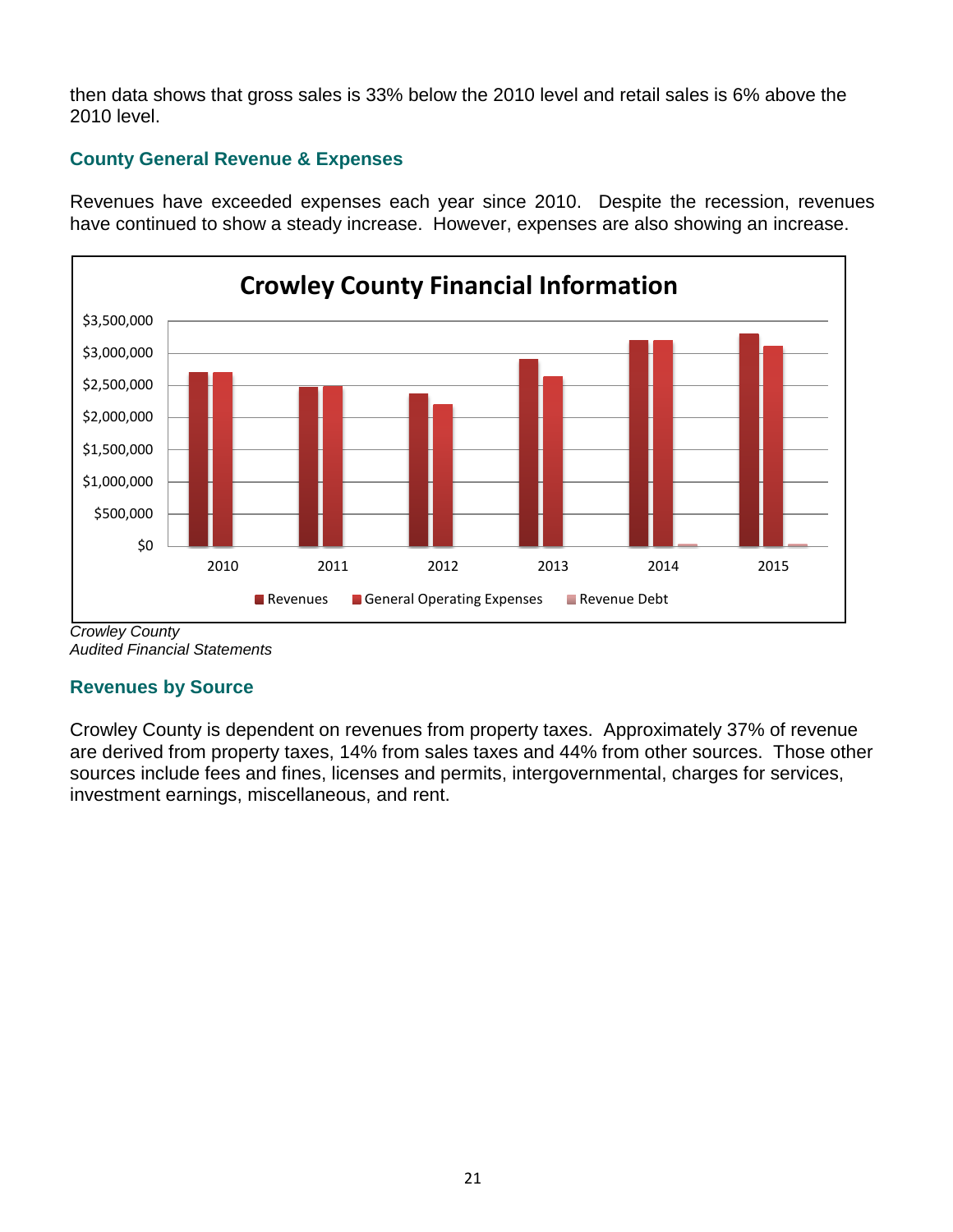

*Crowley County Audited Financial Statements*

# **Factors Affecting Economic Performance**

Some of the items identified that are affecting economic performance include but are not limited to the list below which is in no specific order of importance.

- $\cdot$  Inadequate inventory and sub-standard housing
- $\div$  Inadequate electrical power capacity
- Lack of capital for business expansion/establishment
- $\div$  Instability of the agricultural commodity markets
- Unstable and under-trained workforce
- $\cdot$  Lack of a stable water supply for recreational purposes in the reservoirs

# **CURRENT ASSESSMENT**

# **STRENGTHS**

- Location to HWYs 96 & 71 35 to 50 Miles to I-25 and I-70.
- $\div$  Mild Climate.
- ❖ Reasonable cost of Real Estate.
- ❖ Good Schools.
- ❖ Recreational opportunities at two beautiful lakes.
- Availability of higher education opportunities (Otero Junior College, Pueblo Community College, CSU-Pueblo)
- Prairie Horizon's Bicycle Trail / Trans America Bicycle Trail Part of the TransAmerica Bicycle Trail that dissects the United States and comes through Crowley County on Highway 96. The portion of that trail that runs from Pueblo east to the Kansas border is referred to as the Prairie Horizons Trail. Cyclists from all over the world are not only welcome in all of our small communities but are a huge economic boost all along the way.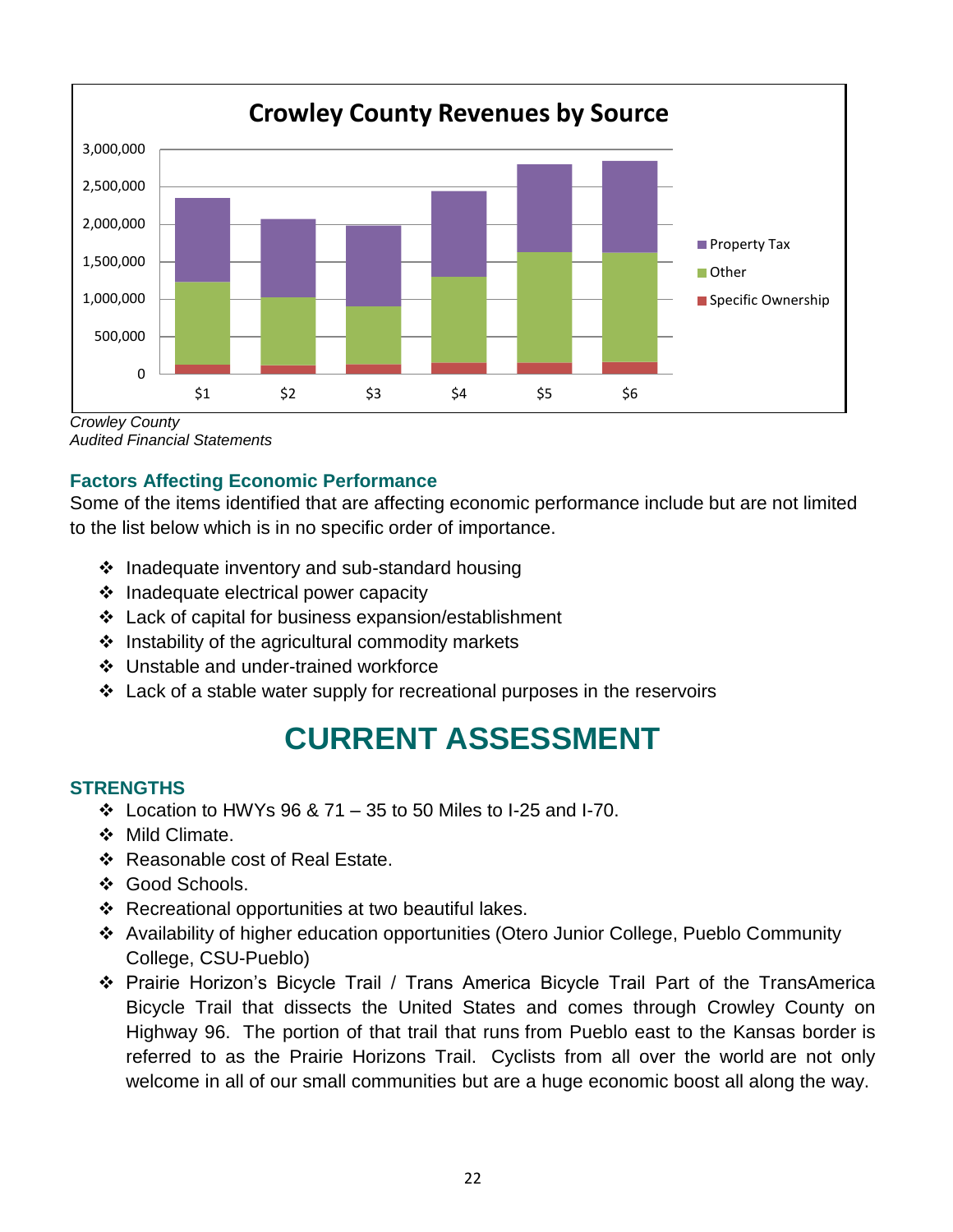The Prairie Horizons committee provides leaflets to the cyclists showing what amenities are available in each community and welcome signs in business windows.

#### **WEAKNESSES**

- ❖ Shortage of water for agricultural purposes.
- Lack of adequate electrical capacity.
- ◆ Minimal retail opportunities.
- Shortage of affordable, suitable housing.

# **OPPORTUNITIES**

- Ag Industry looking at other high value opportunities/crops, to include hemp and hemp processing.
- Oil and gas drilling/production.
- Commercial/Retail Marijuana production.
- ❖ Other greenhouse opportunities re: fruits & vegetables.

#### **THREATS**

- ❖ Possibility of future private prison closure.
- ❖ Severe drought.
- Government Regulation.

# **STRATEGIC DIRECTION / ACTION PLAN**

# **VISION STATEMENT**

To increase the economic standard of living and quality of life in Crowley County and to harness local assets, skills and knowledge to create prosperity in all Crowley County communities.

# **GOALS & OBJECTIVES**

#### **Economic Development Strategy**

Crowley County is the most depressed county in the SCEDD District; reporting an aging population, the highest poverty rate, low wages, aging housing and a high unemployment rate . Census data reports some growth in population. However, it is important to remember the prison population distorts the population figures.

As noted in previous CEDS, the transfer of water resources has drastically affected the economy of Crowley County. The need to diversify the economy in Crowley County is a priority, but the lack of water hinders development on many levels. The agricultural community consists of mainly forage and cattle. Competition from Pueblo and Otero County make it difficult to recruit primary employers and the lack of an industrial park and infrastructure further encumbers economic growth. While plans to rejuvenate the community and create new jobs are a top priority, funding for the projects will be a roadblock to the County's progress.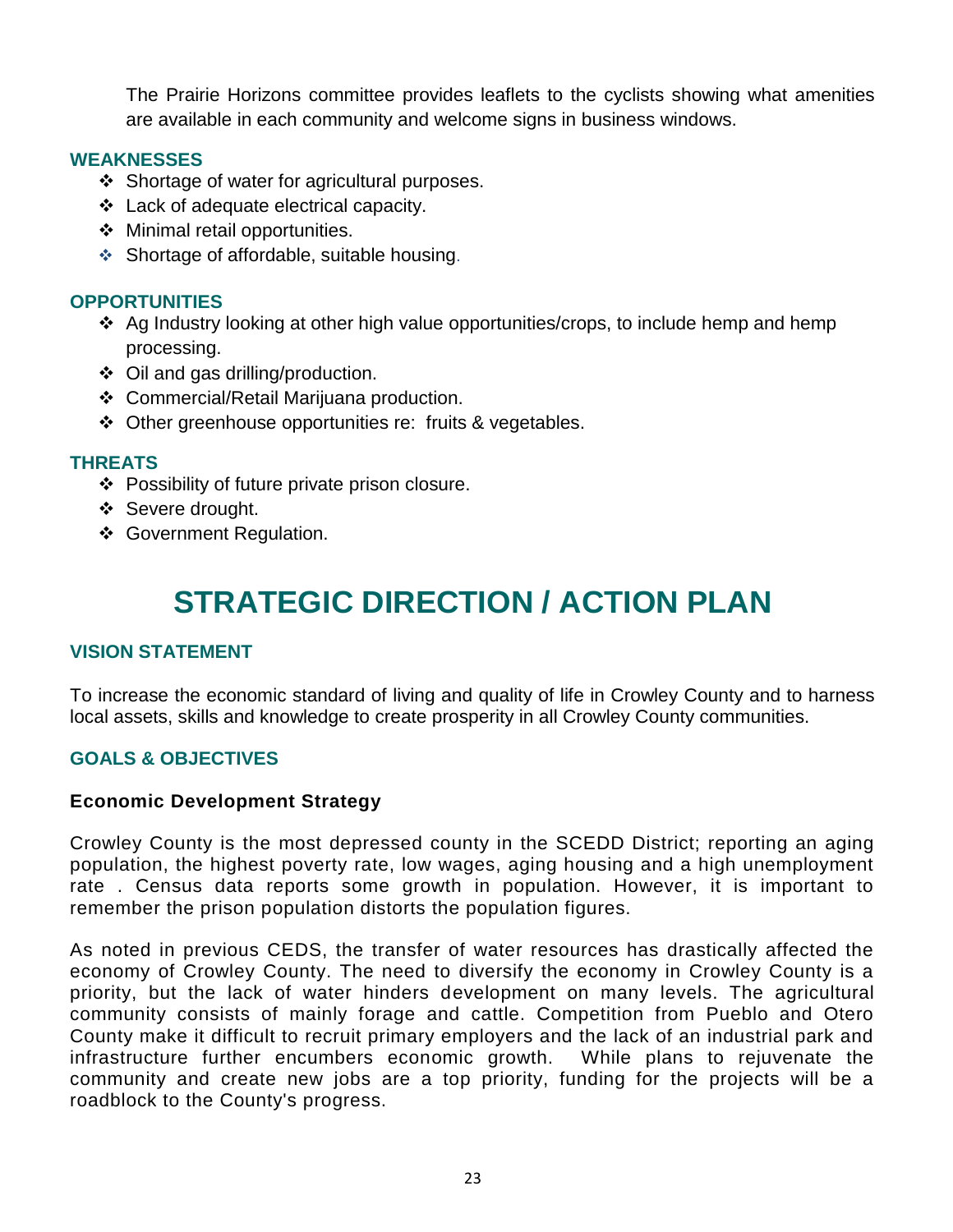Although there are some challenges to economic growth, the county possesses some unique qualities. Crowley County enjoys a mild climate and low cost of living. Resources the county can take advantage of are: available transportation, local businesses, prisons and recreation opportunities.

Colorado Highways 96 and 71 intersect at Ordway, providing good highway transportation and connections to Interstate 25 and Interstate 70. General air service is available twelve miles away in Rocky Ford and commercial services are an hour away in Pueblo.

Small businesses are a strong economic driver in a community. Revitalization of the downtown and retention of small businesses will be a priority for the county. Efforts to recruit primary employers will continue as well. However, if improvements in the community are not made first those efforts will be much more difficult.

Two prisons provide several hundred jobs in Crowley County and is the main support for the economy. Due to the lack of adequate housing, many employees live outside of the County.

Two lakes are located in Crowley County; Lake Henry and Lake Meredith. The two lakes provide fishing, skiing and boating opportunities for the locals and visitors. The addition of restrooms, campsites and trails would increase the recreational opportunities for locals and tourists. In addition to the lakes, the grasslands are a prime territory for hunting and bird watching enthusiasts. Increased marketing of these resources would greatly increase tourist traffic and provide a much needed boost to the economy.

County leaders have made some progress since the 2010 CEDS. Improvements have been made to the downtown streetscape and film crews have visited the area for future productions. One major development was the creation of a Microenterprise Center. The facility was funded by a HUD grant in collaboration with Otero Junior College. The facility provides services and meeting areas for the community and businesses in Crowley County.

Additional plans for the County include: increasing the population, providing adequate and affordable housing, exploring renewable energy options, increasing broadband availability and recruiting healthcare professionals. Specific projects and goals have been listed in this CEDS to provide a guide for community leaders as they move forward with their economic plans.

**Goal: Economic Development** - Crowley County is working on expanding on current resources and creating new jobs, which will diversify the community and relieve the dependency on the prisons for revenues.

#### **Project 1: Revitalize Main Street**

Most buildings in downtown are over a hundred years old and in need of repair. Owners of the storefronts do not live in the community, which leaves storefronts empty and in disrepair. In order to retain business and encourage new developments, improvements must be made in the downtown. Buildings will need to be repaired, storefront facades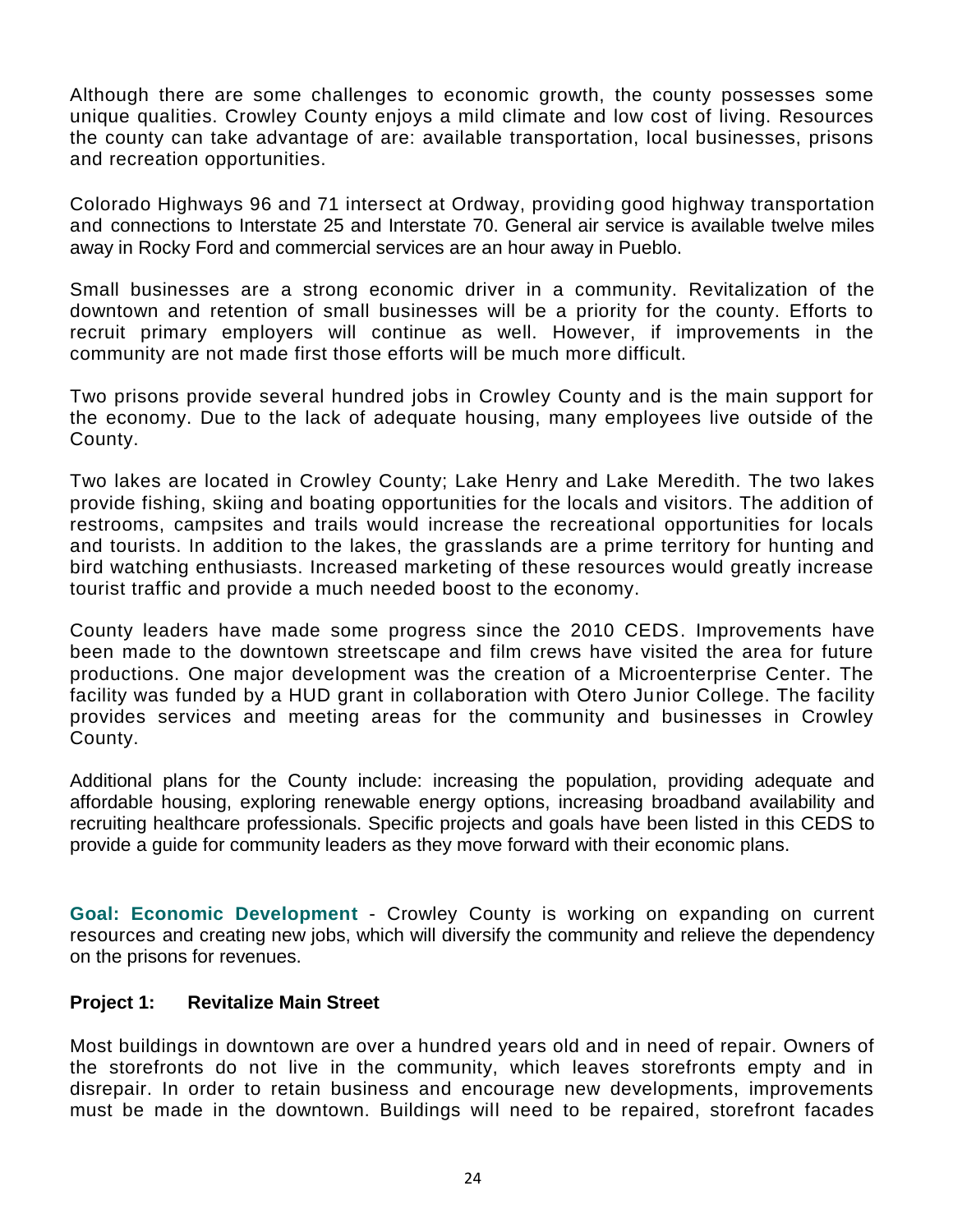improved, sidewalks repaired and streetscaping completed. A façade improvement program could encourage owners to make improvements to the buildings. This project is expected to cost approximately \$100,000. Since 2010, Crowley County has been able to upgrade one building, but more remain.

# **Project 2: Business access to Main Street from Highway 96**

Travelers from Highway 96 are not aware of the facilities and services available in Ordway and tend to drive through town and stop in other communities to fill up with fuel and shop. Direct access to Main Street from the highway will draw in additional business to the community.

# **Project 3: Marketing of Amenities**

Signage and increased marketing of the amenities and recreation available in the County is needed to draw in travelers to the County and to downtown businesses, especially in peak times.

#### **Project 4: Increase broadband availability**

Broadband is available, but inadequate in parts of the county. As technology becomes a vital service to business, the importance of providing high speed internet increases. A DOLA grant was awarded to continue the effort of addressing the needs of the unserved and under-served. This is a continual effort.

**Goal: Improve Community Facilities and Appearance -** Improving community facilities and the appearance of the community will entice travelers to visitor the community and improve the quality of life for residents.

#### **Project 1: Replace and construct bridges**

This \$3 million project consists of construction and replacement of support bridges; three identified projects are at Bob Creek/Lane 14, Bob Creek/Road G and Road G/17. While this project does not create jobs, it will improve the safety of the community.

#### **Project 2: Dust control program**

The dust particles from the feed lot have identified as the cause of health issues in the community. This project is being addressed in stages and \$2,000,000 has already been invested in the effort to address the goal of reducing the amount of dust from animal waste, furthering the quality of life for residents.

#### **Project 3: Town Hall renovations**

The Town Hall building is one hundred years-old and is in need of maintenance and renovations. The City has made some improvements to the ground floor; however, the building is not up to code and additional renovations are needed to the second level floor.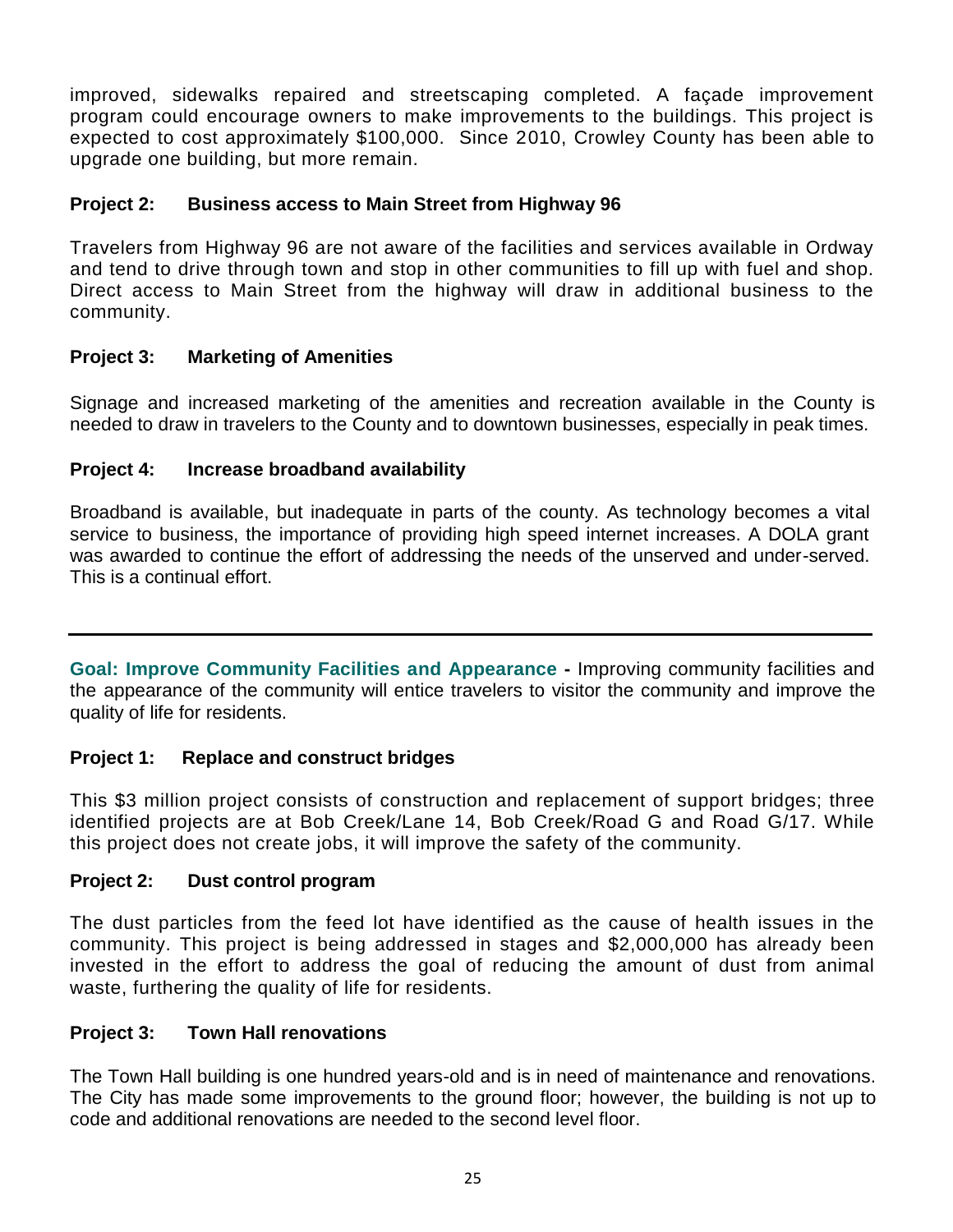# **Project 4: Road improvements**

Road improvements are always of utmost importance. This project is continuous and consists of several road improvements in the County. The heavy truck traffic has worn out the roads to and in the County. Over \$700,000 is needed to repair roads into town, the prisons and emergency vehicle access.

# **Project 5: Water/sewer system improvements**

Another project of importance is the continued effort to provide and improve on an adequate supply of clean water to the County. This is vital to development and quality of life. An expansion of the water system would greatly improve the water delivery system in Crowley County; new lines to transport water and the creation of a backup system have been identified as priority projects. In addition, lagoons are over capacity and in need of being expanded and improvements are needed with storm sewers to relieve flooding during storms.

# **Project 6: Solid waste facility**

The county does not currently have an open landfill. There is an increasing need for a solid waste facility within the county. The cost for such a facility is estimated at \$1.5 million. Funding for this project must be pursued; whether it is a landfill, transfer station or other solid waste program.

**Project 7: Energy Needs & Infrastructure** Current energy infrastructure/capacity is prohibitive for the attraction and expansion of businesses. It is vitally important to explore alternative options for providing the necessary infrastructure at an affordable rate to encourage economic growth. Crowley County has the spatial efficiencies for development, but if the infrastructure is not available and affordable, economic efforts are stifled. Studies to assess and ultimately deal with these issues are needed.

**Goal: Energy Development** - Researching and analyzing the available resources for energy development will be a new avenue for Crowley County. Pilot projects have been discussed, but lack the funding to begin the projects.

# **Project 1: Pilot project**

Efforts to reduce electricity costs are always being discussed. The County would like to implement a program to explore and encourage additional renewable energy resources. Currently Crowley County has three operational oil wells. Wind and solar energy and possibly a Bio-digester are being explored at the county level. This project would put renewable energy in place at county facilities. The end result would be to save money on the high cost of electricity and encourage the community to use renewable energy at their personal residences.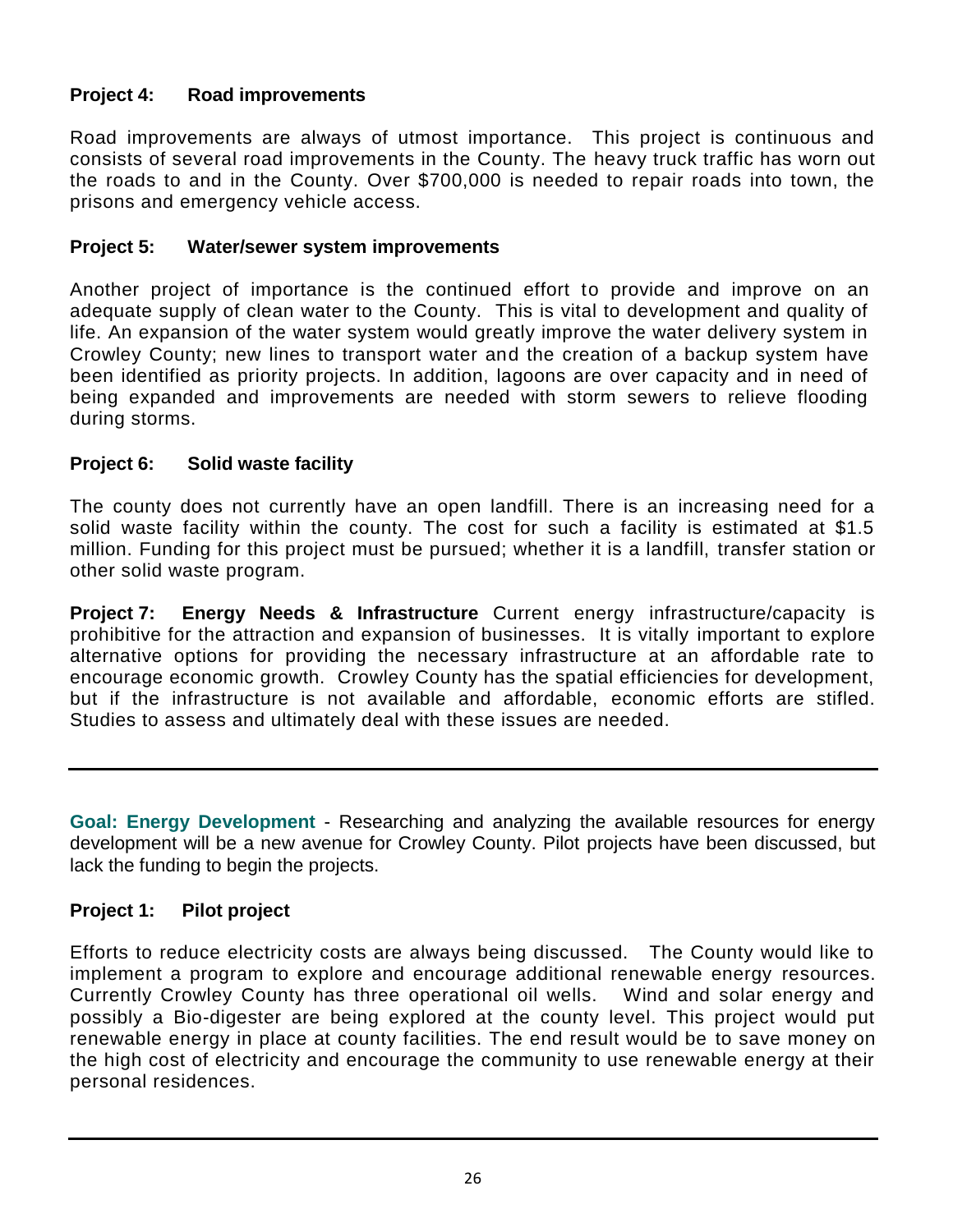**Goal: Improve Housing** - Housing is aging in Crowley County. The need for rehabilitation and development of new housing is vital to the survival of a community.

# **Project 1: Development of housing**

The lack of quality housing has been an obstacle to growth in the county. Improvements to current housing stock and increasing affordable housing are vital to economic development plans. Participation in the HUD Self Help Program may address this issue, but an increased effort to market and utilize the housing rehabilitation program needs to be made. With anticipated economic growth in the next five years, it is imperative that affordable housing multi-family units as well as single-family dwellings be addressed in the effort to be proactive.

**Goal: Expand Recreational Opportunities** – Crowley County is well-known for their lakes and recreational activities. Water is a vital for attracting the multitude of recreational events that occur each summer, which in turn gives the economy a much needed boost each year.

# **Project 1: Development of Lake Meredith and Lake Henry**

As stated earlier, two lakes provide recreation opportunities in Crowley County. With the increased use that has been experienced in the past five years, the lakes are in additional need of sanitary facilities and camp sites. The County continues to stress that water is vital for water recreation. As long as the water is available in the County, the lakes will continue to enhance the economic activity in the County. As the influx of visitors to the lakes come to the area, businesses reap the benefits.

# **Project 2: Develop bird trail**

Bald Eagles and Geese are unique to the area and a great opportunity to bring in bird enthusiasts. However, bird trails, parking and marketing of this phenomenon are needed. Increased tourism would bring in needed tourism dollars to the county. Marketing/promotion of this effort is necessary to help continue this growing opportunity.

# **Project 3: Renovation of the sports facility**

The current building, which houses locker rooms and training equipment for the football and wrestling teams is in disrepair. The building needs additional renovation, includin g lighting and ventilation. Mold issues also need to be addressed. If renovation of the building is not cost effective, options of building new or purchasing another building will be explored.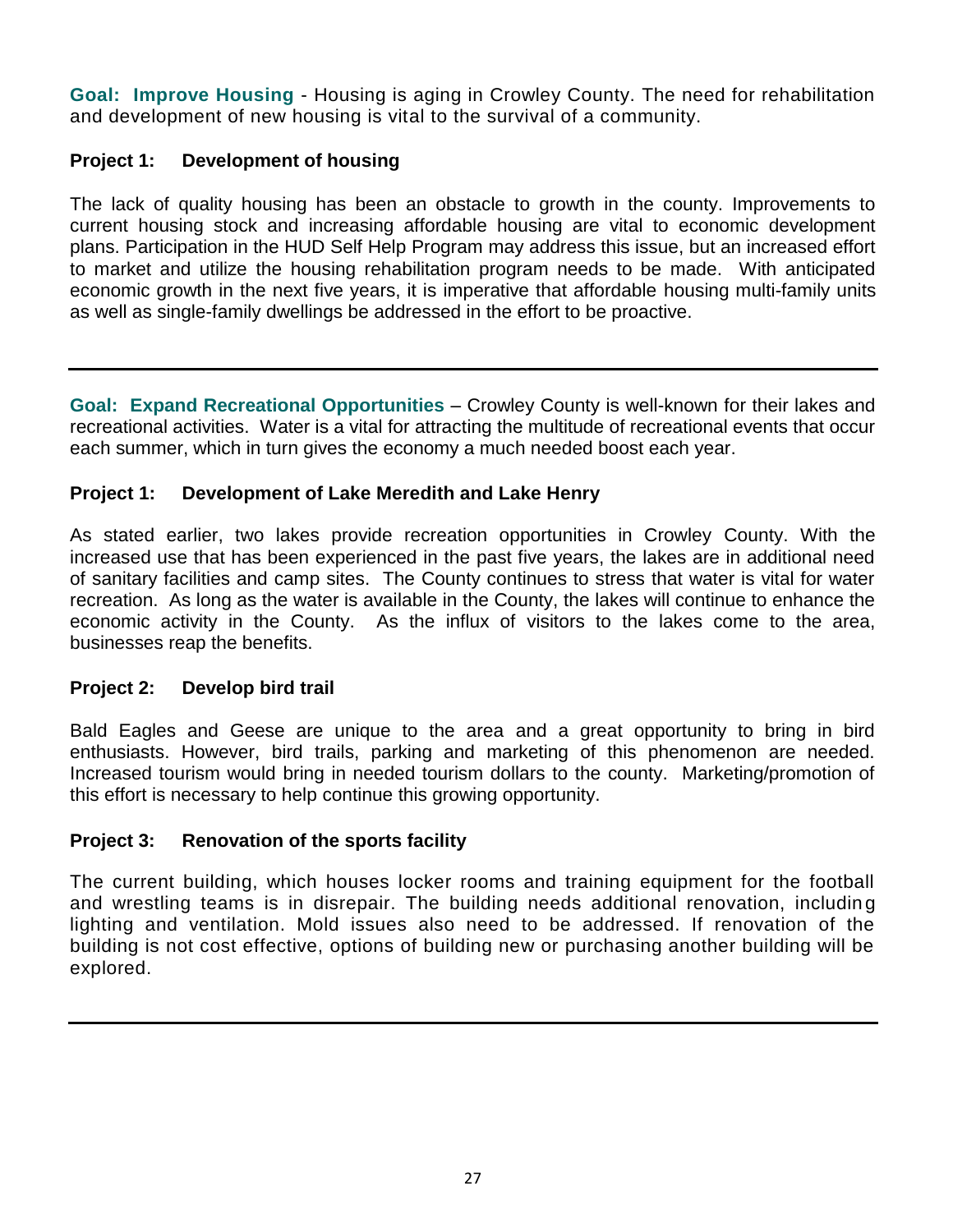#### **ACTION PLAN**

Strategic planning in Crowley County will be an ongoing process. Projects identified in the CEDS are long term and contingent on available funds. As projects are under taken and available funds are identified, adjustments may be necessary.

Local leaders will work with their local economic development organizations as well as SCEDD, State and Federal sources to implement the plan and make adjustments as needed. Funding sources will be identified and pursued for individual projects. While some projects may not be eligible for EDA funds, USDA, DOLA, SBA, HUD, Private Foundations and Grants through the Governor's office will be researched.

In some cases, a regional approach may be more feasible. Most counties in Southeastern Colorado lack the funds for matching grants; therefore, a collaborative effort could be beneficial. In those instances, Crowley County will work with other counties and regional planners to ensure continuity between all organizations.

Crowley County will report its progress to SCEDD to be included in the annual CEDS updates. As new opportunities arise, projects or adjustments will also be included in the updated CEDS.

The State Bottom Up Economic Development Strategy is included as a supplement to the CEDS. Crowley County will continue to work on the Bottom Up Strategy at the State level, while working on CEDS projects at a Federal level. In any case, both strategies are vital to the economic growth of Crowley County and should be considered complimentary to each other.

# **ECONOMIC RESILIENCE**

Below are a list of steady state and responsive initiatives that have been implemented in an effort to address the issues faced by the County and the Region.

#### **"STEADY STATE" INITIATIVES & EFFORTS**

**Colorado Blueprint 2.0**

**Regional Broadband Strategic Grant**

**Regional Manufacturing Labor Shed Study**

**Regional Housing Study**

**Regional "flight for life" Service with Care Connect**

**Regional Healthcare Sector Partnership**

**Regional Plug-In Stations** 

**Kreativo Marketing and Regional Website**

**Colorado Comes to Life**